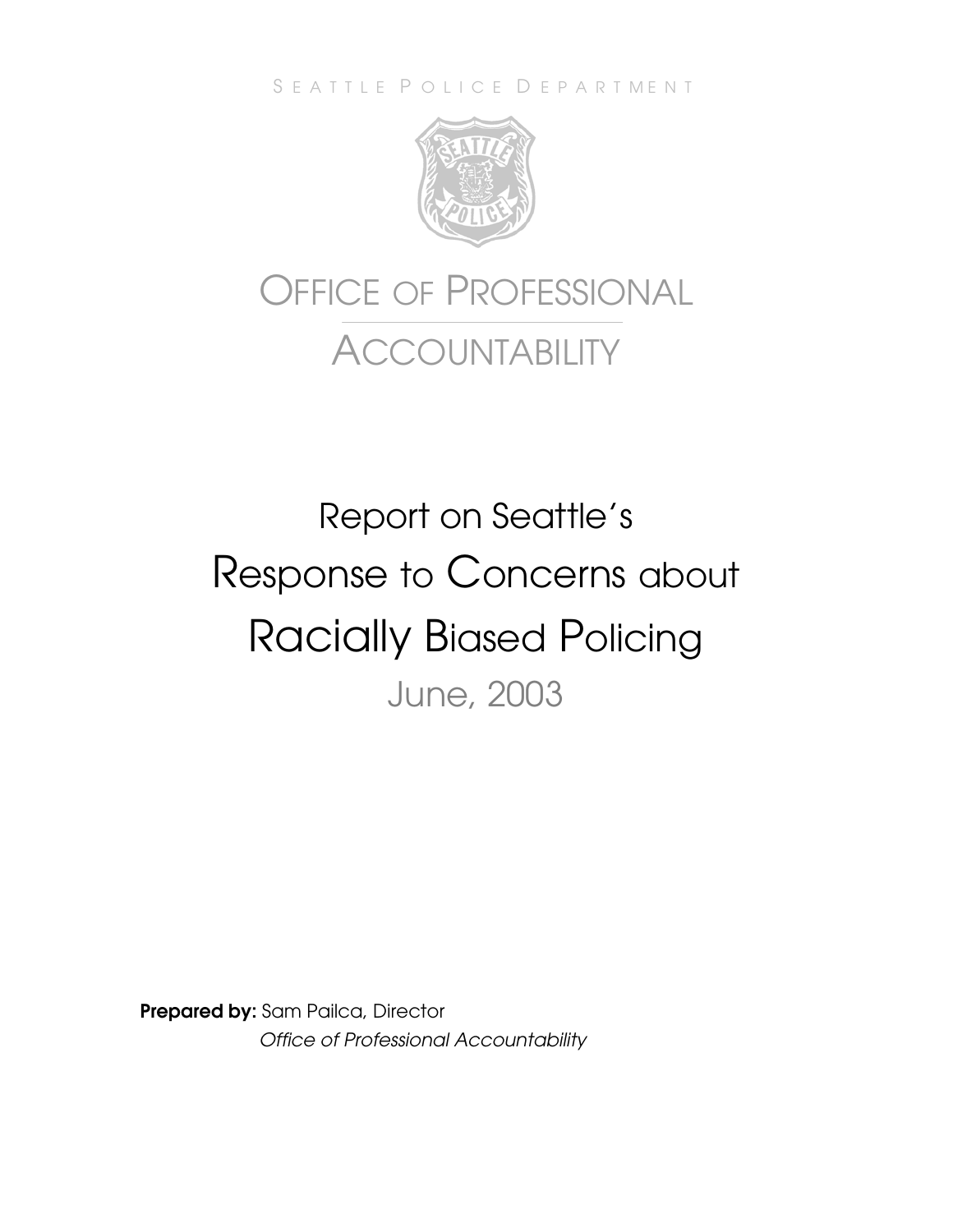

**Seattle Police Department** R. Gil Kerlikowske, Chief of Police

June 30, 2003

Honorable Mayor Greg Nickels Honorable Members of Seattle City Council Citizens of Seattle

The attached report on the OPA and the Seattle Police Department's response to concerns about biased policing is submitted for review and approval. This report covers the data collected in calendar years 2001 and 2002.

I welcome your comments and observations regarding this report as well as any other issues pertaining to the course and direction of the Office of Professional Accountability

Respectfully submitted,

R. Gil Kerlikowske Chief of Police

Jain Pailca è.

Sam Pailca, Director Office of Professional Accountability

SP:kmk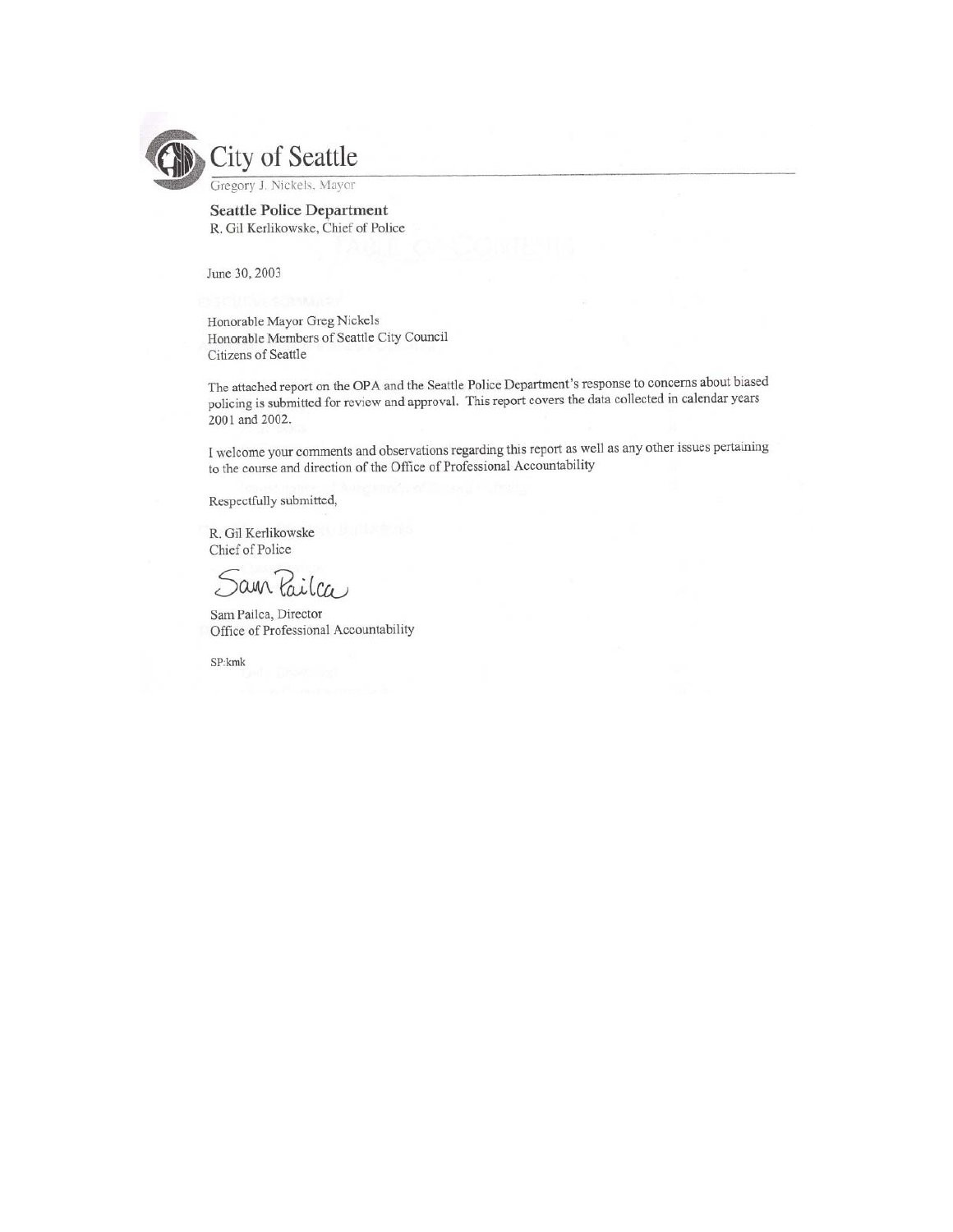## TABLE OF CONTENTS

| <b>EXECUTIVE SUMMARY</b><br>1                                                                                                                                                                                      |                                         |  |  |
|--------------------------------------------------------------------------------------------------------------------------------------------------------------------------------------------------------------------|-----------------------------------------|--|--|
| <b>ALLEGATIONS OF BIASED POLICING</b>                                                                                                                                                                              |                                         |  |  |
| The OPA Biased-Policing Allegation Database<br>2001 Data<br>2002 Data<br>A Closer Look at the 2002 Allegations<br><b>Multiple Complaints of Biased Policing</b><br>Investigation of Allegations of Biased Policing | 4<br>6<br>6<br>$\overline{7}$<br>8<br>9 |  |  |
| <b>OPA RESPONSE AND INITIATIVES</b>                                                                                                                                                                                |                                         |  |  |
| Classification<br>Investigation                                                                                                                                                                                    | 12<br>13                                |  |  |
| <b>DEPARTMENTAL RESPONSE</b>                                                                                                                                                                                       |                                         |  |  |
| <b>Data Collection</b><br><b>Video Cameras in Cars</b><br><b>Community Outreach</b><br>Training<br>Policy                                                                                                          | 18<br>19<br>19<br>19<br>21              |  |  |
| OPA EVALUATION OF DEPARTMENTAL RESPONSE                                                                                                                                                                            |                                         |  |  |
| <b>Data Collection</b><br>Policy<br>Training<br><b>Additional Efforts that Impact Biased Policing</b>                                                                                                              | 24<br>26<br>27<br>27                    |  |  |
| <b>SUMMARY</b><br>29                                                                                                                                                                                               |                                         |  |  |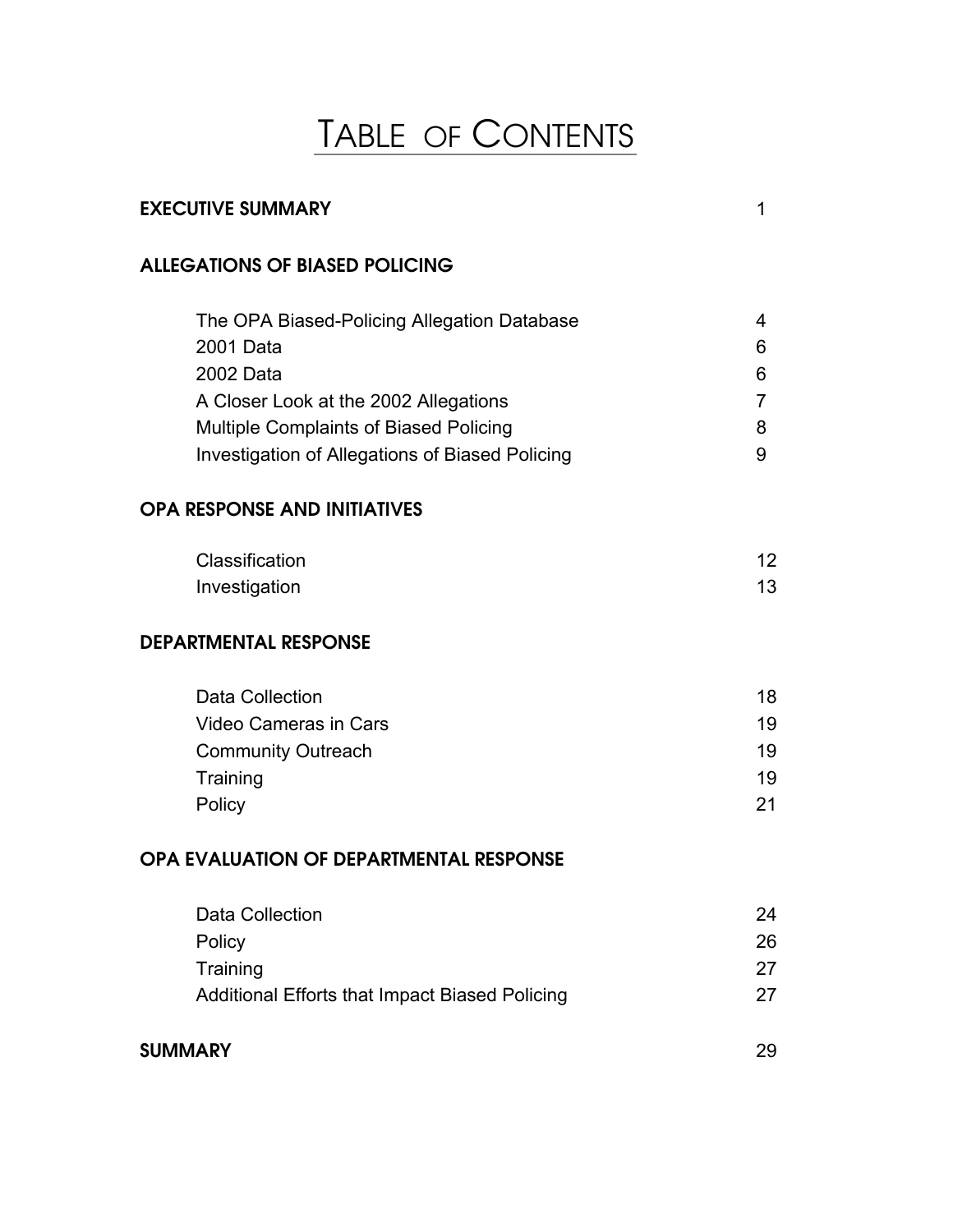

## EXECUTIVE SUMMARY

### INTRODUCTION

The beginning of the  $21<sup>st</sup>$  century was marked by a new focus on an old problem: widespread perception of racial bias in law enforcement. Fueling the public debate and media attention was a proliferation of reports from across the nation depicting unequal treatment and racial disproportionality in traffic stops and searches. At the heels of these reports were lawsuits, consent decrees, and state and local laws mandating data collection. Talk of "depolicing" by frustrated officers soon followed.

In November 2000, the Seattle City Council passed a resolution establishing a Racial Profiling Citizen Task Force that was charged with designing a data collection instrument for police officers. The Task Force met for almost two years and ultimately chose a standard data collection model that was used by many other jurisdictions. During the period of time that the task force was meeting, dozens of statistical studies were released from police departments around the country. Nearly all of these reports showed some level of racial disproportionality in traffic stops and searches. However, none of these reports was able to conclusively state whether or not racial profiling was the cause of the disproportionality. Consequently, these studies did not lead to any positive changes or reforms in police policies, procedures or practices.

In July 2002, Mayor Nickels examined the efforts of other jurisdictions to combat this problem and to assess whether all of the city resources devoted to this issue should be spent on data collection alone. While still retaining some data collection elements, the Mayor chose instead to adopt a "comprehensive set of initiatives to ensure police accountability; improve police-community relations; and address concerns about racial profiling and racially biased policing." The strategy features initiatives in the areas of policy, accountability, community outreach, training, and data collection.

The Office of Professional Accountability is just one part of the Department's comprehensive response to the problem and perception of racial profiling. The Department's "Bias-Based Profiling"<sup>1</sup> policy, though, charges OPA with the responsibility to report at least annually on the "status of the Department's effort to prevent bias-based profiling."

 $\overline{a}$ <sup>1</sup> Further discussion and recommendations regarding the Department's current policy is contained, infra, at page 18.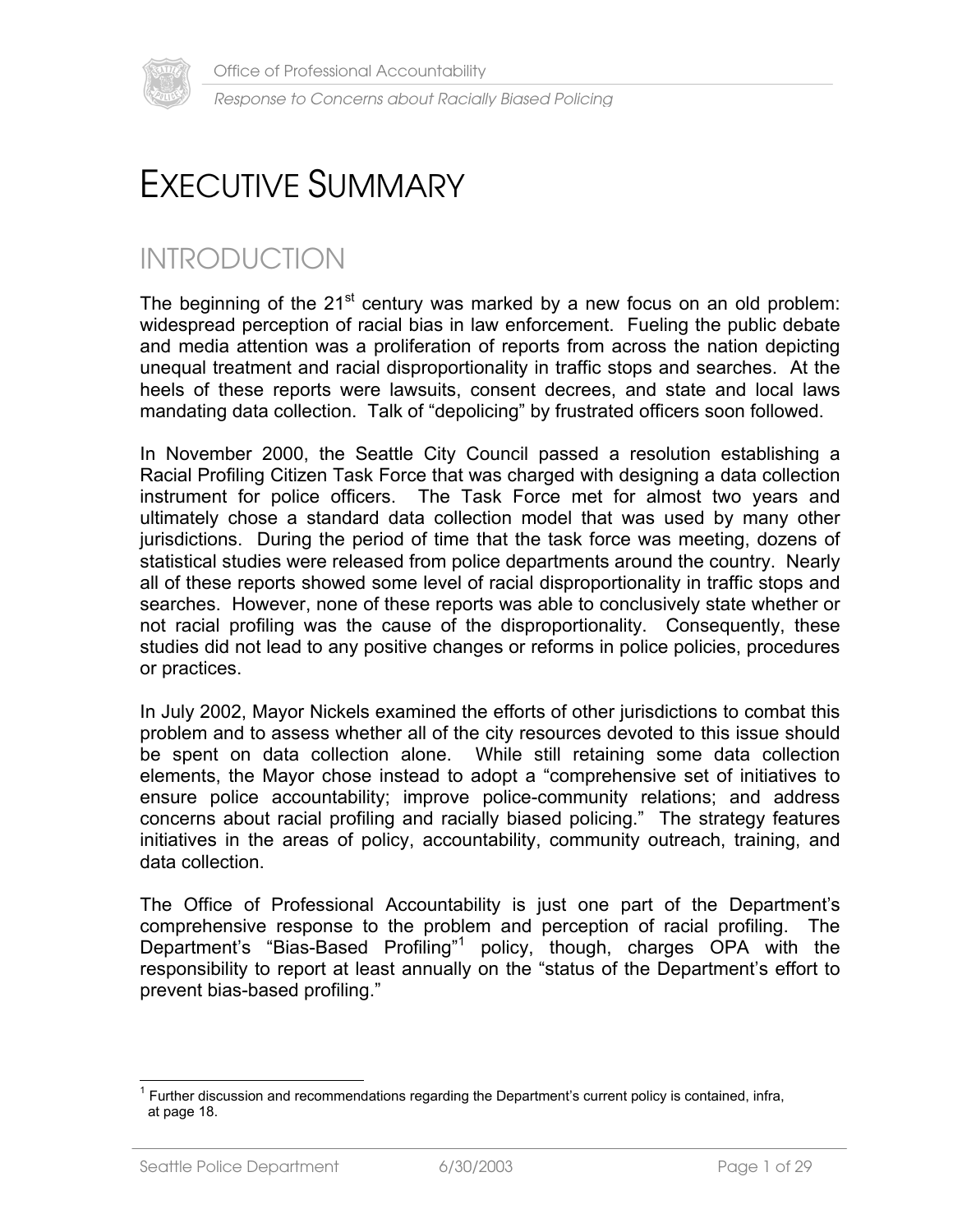

Further, the OPA has maintained since 2001 a database compiling information about complaints of biased policing, and is required to report on the work of the OPA and any recommendations for policy changes. SMC 3.28.820.

In furtherance of these responsibilities, the OPA issues the following report – from the OPA's perspective – on the OPA biased-policing complaint database and the status of the Department's efforts to address concerns about biased policing.

### Contents of the Report

In this report the OPA presents information collected during 2001 and 2002 about allegations of biased policing. This report is presented as a second 2002 OPA report focusing on a particular issue; it does not replace the OPA annual report on all complaint activity during 2002.

In addition to information from the OPA biased-policing complaint database, the report includes a discussion of the challenges presented by these complaints, and the overall OPA response to the problem and perception of biased policing. Also outlined are upcoming changes to OPA tracking, investigation, and reporting policies.

Further, the report describes and gives an updated status on the Department's initiatives to address the problem and perception of biased policing, including a discussion of the current policy, data collection, community outreach, and training components.

Finally, the report outlines recommendations for an even more meaningful OPA and Departmental response to the problem and perception of biased policing. The recommendations are summarized below.

### Summary of Conclusions and Recommendations

**OPA Database of Allegations of Biased Policing.** 2001 and 2002 data show that about **10%** of all citizen complaints to OPA include an allegation of biased policing. The allegations range from profiling in traffic enforcement to bias in investigation or the degree of force used in an arrest. Review of complaint data revealed no pattern or cause for concern about equal treatment on the part of any individual officers.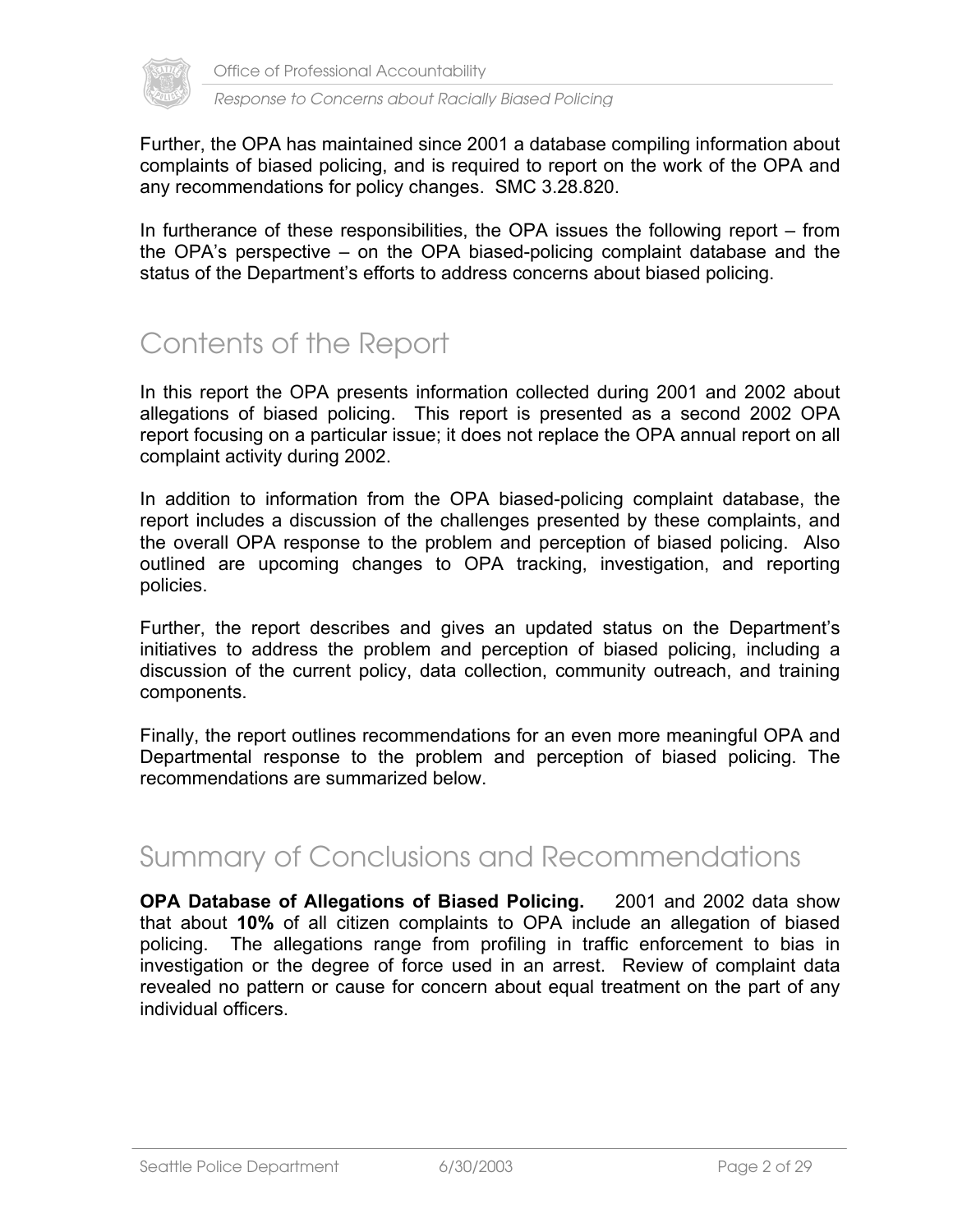

**Recommendations for Enhanced OPA Response.** OPA has a thorough, innovative program in place that exceeds available "best practices" recommendations. Improvements to the OPA program are being made in the following areas: (1) the articulation of classification standards for investigation of

complaints of biased policing; (2) notification to complainants that allegations of biased policing are tracked and reported by the OPA; (3) expansion of the capabilities of the OPA database to permit review by other categories; and (4) written protocols for investigation of biased-policing complaints.

**Recommendations for Enhanced Department Response.** The Department has embarked on an ambitious and comprehensive program to address community concerns. This Report documents OPA recommendations to strengthen the program by (1) prioritizing the data collection plan; (2) strengthening the foundation for the review of search data; (3) articulating guidelines for the application of information obtained; (4) revising the biased-policing policy; (5) training enhancements; and (6) implementation of early intervention and mediation programs.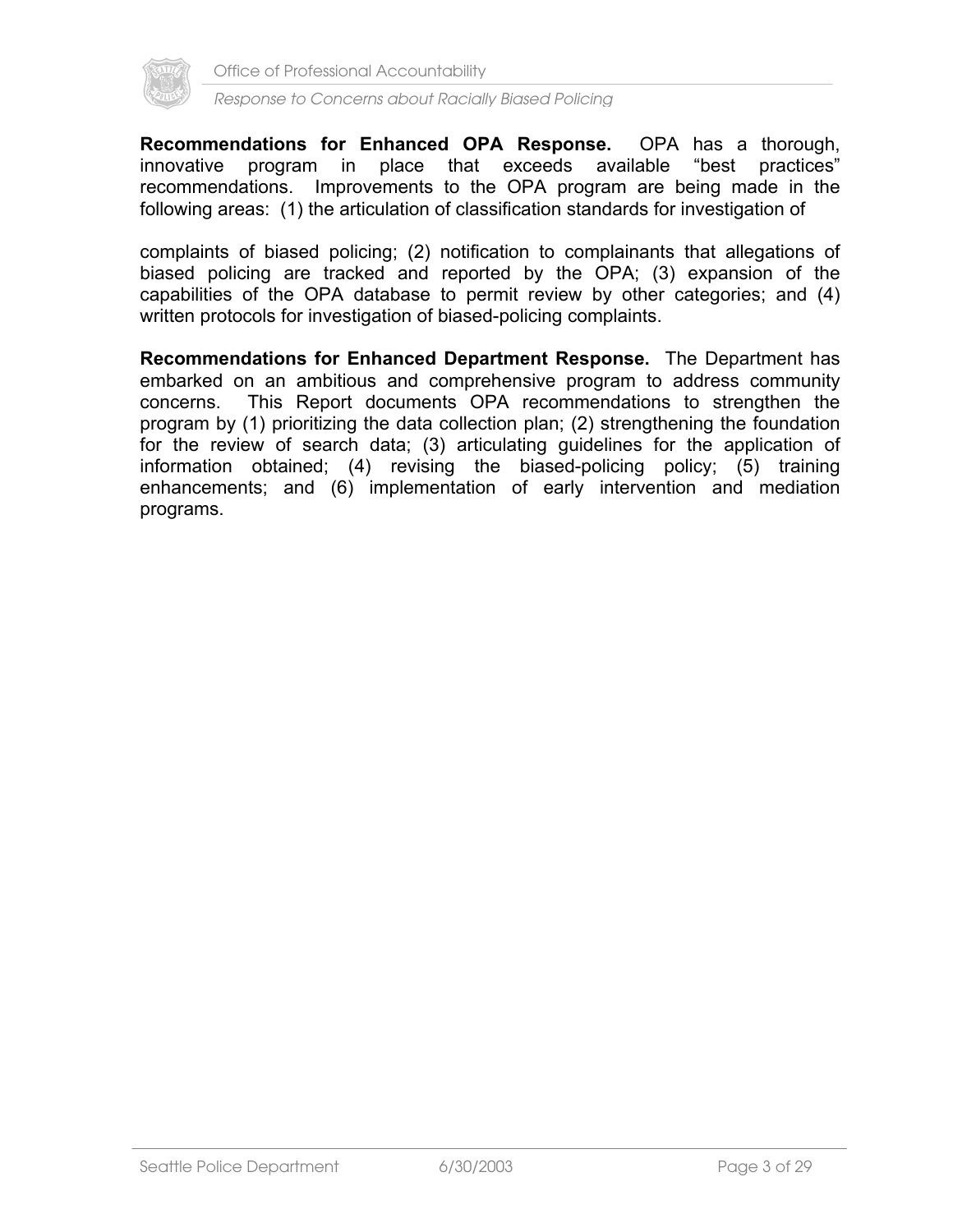

### ALLEGATIONS OF BIASED POLICING

#### **The OPA Biased-Policing Allegation Database**

Since 2001, the OPA has maintained a record of complaints by citizens that include an allegation of biased policing.<sup>2</sup> The database includes allegations of bias on account of gender, age, and sexual orientation as well as race and ethnicity.

The term "biased policing" is preferred to that of "profiling" for several reasons. First, the traditional definition of profiling was that of law enforcement activity initiated *solely* on the basis of race. This definition is far too restrictive. Decision-making and motivations for action are far more complex, especially in police work. Even an officer motivated by racial prejudice likely considers more than the single factor of race when taking law enforcement action.

In addition, a definition that prohibits enforcement decisions based "solely" on race would exclude actions based on reasonable suspicion or probable cause plus race. So, even an officer who only ticketed Hispanic traffic violators may not be guilty of profiling. Moreover, the debate over "racial profiling" in recent years has tended to focus on traffic stops, though most citizens use the term to refer to a wide range of law enforcement activity. Finally, concerns about biased policing are raised by citizens who identify with other racial, ethnic, or religious minorities, as well as with sexual minorities. The OPA database has thus included complaints raised about bias on the basis of race, national origin, language, religion, gender, age, and sexual orientation, in all law enforcement activity.<sup>3</sup>

The database is not a scientific measure of the perception of biased policing that exists in our community. Its primary limitation is that it only captures complaints to the OPA by citizens. Only a very small percentage of police/citizen contacts result in complaints.

Further, as an assessment of complaints involving an allegation of biased policing, the database is both over- and under-inclusive. It is over-inclusive because it includes complaints in which the citizen's actual complaint was about something else. For example, a citizen may call to complain that an officer neglected to write a report at the scene of an accident. Only at the end of a lengthy telephone interview does the complainant mention that he thinks the officer gave more credit to the account of the accident given by the white driver.

<sup>&</sup>lt;sup>2</sup> Per ordinance, the OPA maintains records and issues public reports with information about all citizen complaints.

In the wake of the recent Iraq war demonstrations, several citizens contacted OPA to complain that the police were biased against anti-war protestors. These complaints are tracked in OPA databases maintained for each large-scale "unusual occurrence" in the city that generates complaints.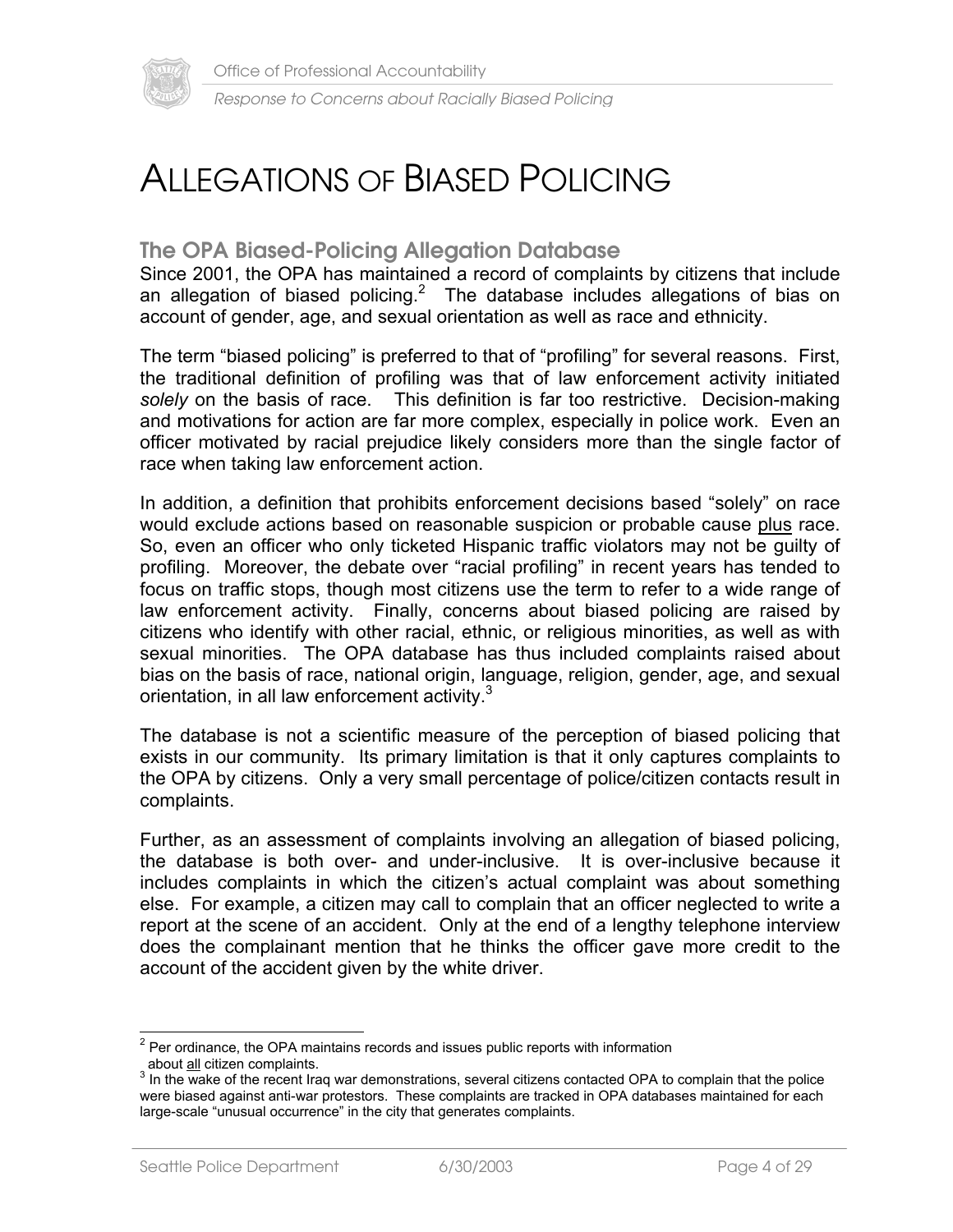

At the same time, it may be under-inclusive by not counting complaints that never invoke references to race or another protected status. The OPA does not *presume*, for example, that a citizen alleging 'harassment' by repeated police contacts on the street is complaining of biased policing. Nor would it include a complaint by a citizen about being asked about gang affiliation, merely because the complainant has an apparently Hispanic surname. If the complainant never links the conduct to race or other status, it is not included in the database.

Despite its limitations, the OPA biased-policing database is a useful tool. By tracking, over time, allegations of bias by citizen complainants, the database may yield information about:

- The degree to which concerns about biased policing motivate citizens to complain;
- The types of situations in which citizens perceive bias;
- Areas of the city where concerns are most prevalent;
- Individual officers or groups of officers whose behavior may indicate bias or lead citizens to perceive bias;
- The effectiveness of the complaint investigation and discipline process in responding to concerns; and
- The effectiveness of other Department efforts to respond to concerns and reduce the perception of biased policing in the community.

#### **EXPLANATION OF TERMS**

*All complaints received by the Department are documented and sequentially numbered. The OPA-IS makes an initial recommendation to determine at what level the complaint will be investigated. This classification is an important one, since it determines who will conduct an investigation and what consequences may result from it. Both the OPA Auditor and the OPA Director review all new complaints. The OPA Director may accept the classification recommended by OPA-IS or direct a different classification. The complaint classification categories and their implications for Departmental action and officer consequences are as follows* 

| <b>Classification</b><br>Category | <b>Department Action Taken</b>                                                                    | <b>Outcomes</b>                                                   |
|-----------------------------------|---------------------------------------------------------------------------------------------------|-------------------------------------------------------------------|
| Contact Log                       | Complaint receipt and review are<br>recorded, but case is not assigned<br>for full investigation. | Information/referrals to<br>complainant; review by<br>supervisor. |
| <b>Supervisory Referral</b>       | Complaint is referred to officer's<br>chain of command for resolution.                            | Review, conciliation,<br>counseling, and additional<br>training.  |
| Line Investigation                | Complaint is referred to officer's<br>chain of command for investigation.                         | If proven, discipline may<br>be imposed.                          |
| <b>OPA-IS Investigation</b>       | Complaint is investigated by OPA-IS.                                                              | If proven, discipline may<br>be imposed.                          |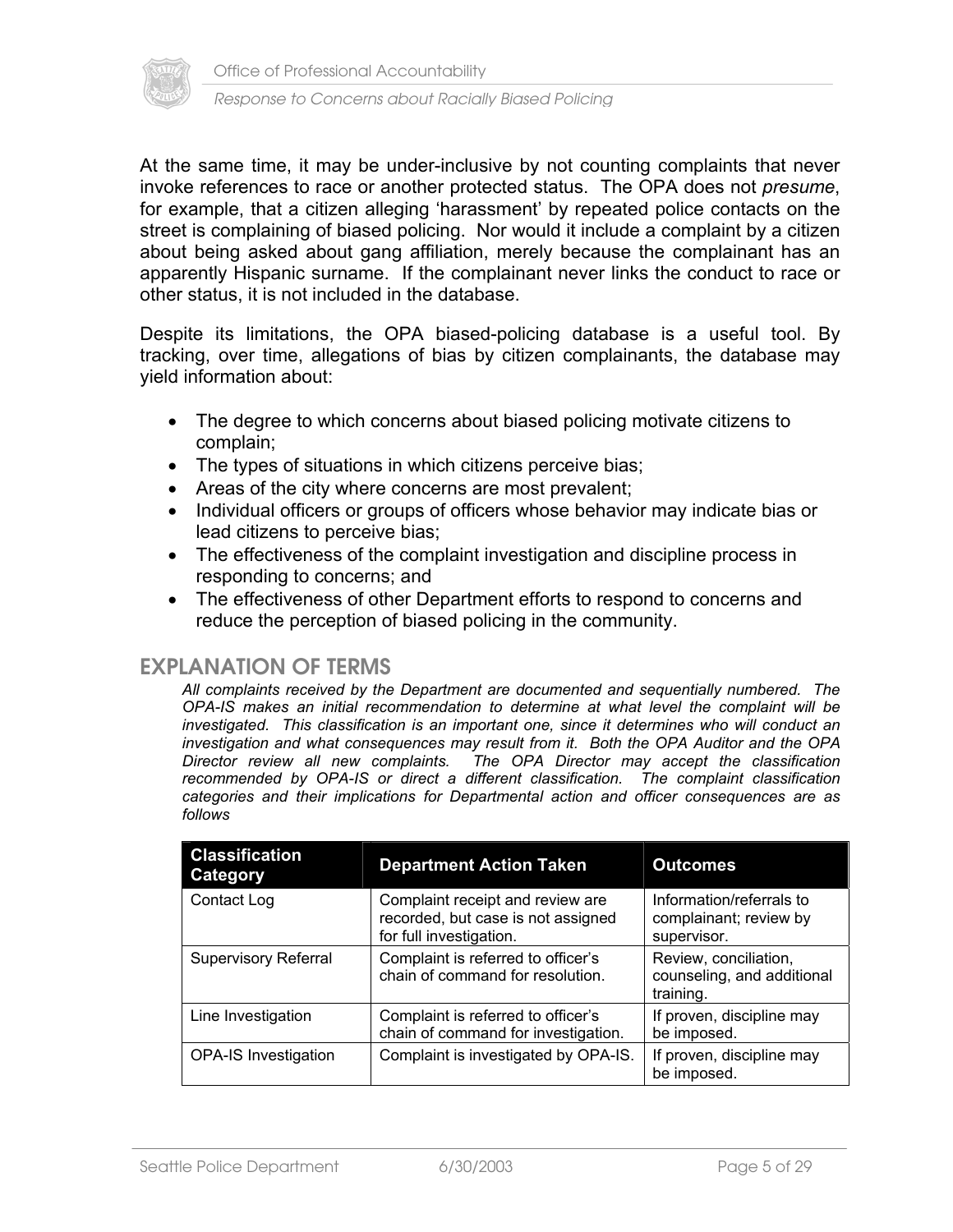

Office of Professional Accountability

*Response to Concerns about Racially Biased Policing*

*Complaints classified as contact logs are those that upon review by OPA-IS investigators do not require a full investigation. The investigator may provide information to the complainant to explain the incident, and will notify supervisors about the complainant's concern. Complaints designated as OPA-IS investigations are assigned to an investigator for the gathering of facts and evidence.* 

*Completed investigations are reviewed and the evidence analyzed. One of the following findings for each of the allegations is made:* 

| Unfounded:  | The allegation of misconduct did not occur as described.                                          |
|-------------|---------------------------------------------------------------------------------------------------|
| Exonerated: | The event described did occur, and the actions taken<br>by the officer(s) were lawful and proper. |
|             | Not Sustained: The evidence neither proves nor disproves the<br>allegation of misconduct.         |
| Sustained:  | The allegation of misconduct is supported by the evidence.                                        |

#### **2001 Data**

There were approximately 945 total citizen complaints to OPA in 2001. Eighty-nine of these complaints, approximately 12%,<sup>4</sup> included an allegation of biased policing. Of the 682 contact logs, 61 alleged bias (11%). Of 263 investigations, including Supervisory Referrals, 28 – 14% – looked at allegations of bias. These numbers include five allegations of bias on the basis of sexual orientation, and one of bias due to youth. The rest are allegations of bias on the basis of race or ethnicity.

Thirty-eight allegations arose out of traffic stops; fifty-one arose from other circumstances, e.g., pedestrian citation, response to call, or on-views by officer.

#### **Key Findings:**

- **12% of all complaints allege bias**
- **43% involve traffic stops**
- **57% involve other police/citizen contacts**

#### **2002 Data**

2002 saw a slight drop-off in total complaints to OPA, and this held true for bias allegations as well. Of the approximately 866 total citizen complaints to OPA, 75, or 9%, were allegations of bias. About 49, or 9% of the contacts logs, alleged bias, and approximately 26, or 9%, of the investigations did. Included are allegations based on sexual orientation, age, and a disability. In 2002, 27 allegations arose out of traffic stops, and 48 from other circumstances.

 4 Stats were kept for last three quarters of 2001; percentages reported are extrapolated for entire year.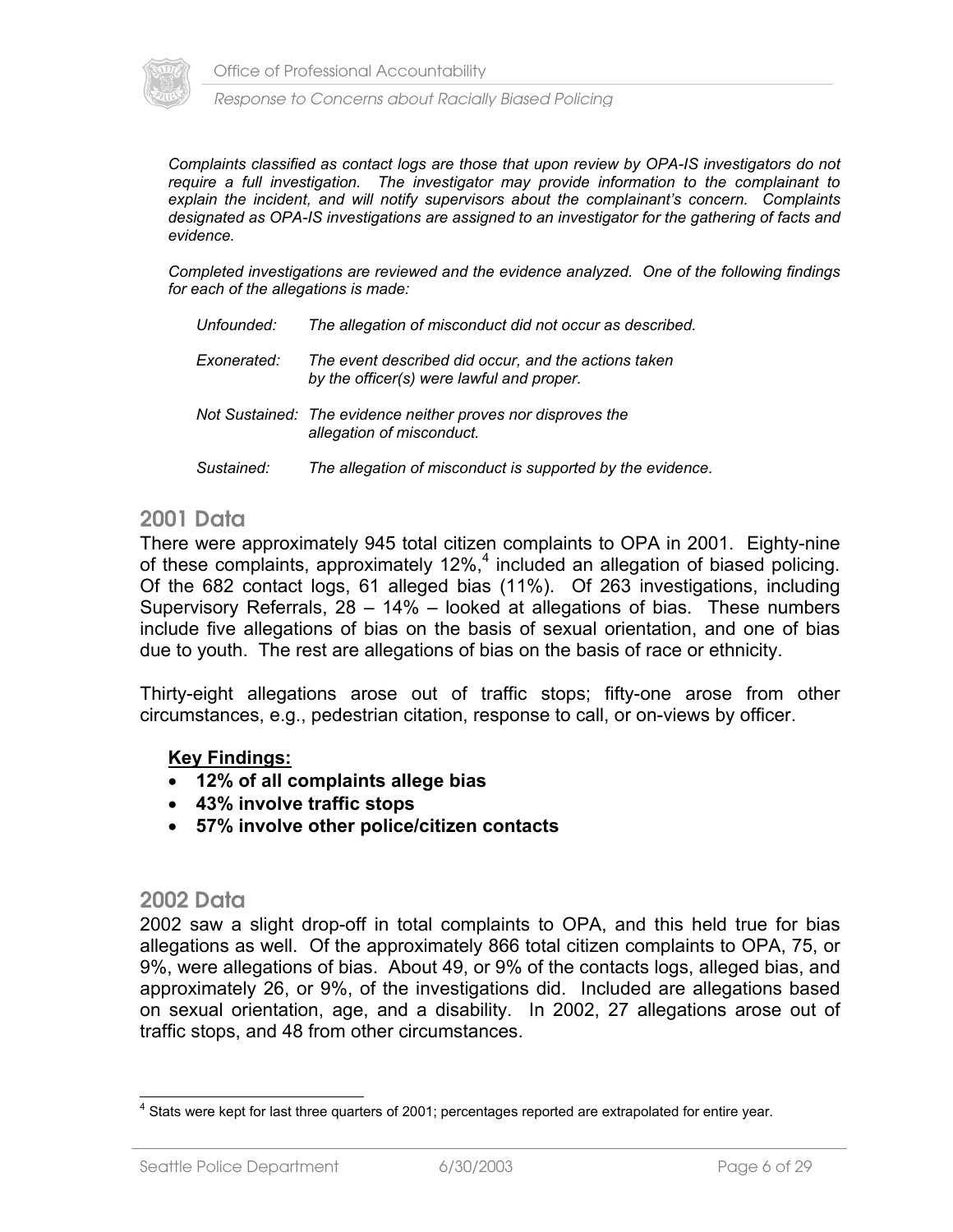

Office of Professional Accountability

*Response to Concerns about Racially Biased Policing*

#### **Key Findings:**

- **9% of all complaints allege bias**
- **Ratio of 37% traffic to 63% other circumstances is similar to 2001 ratio.**

#### **A Closer Look at the 2002 Allegations**

The OPA undertook a review of the 2002 bias allegations. The review confirmed that the allegations span a wide variety of circumstances and their nature defies easy categorization.

Just ten complaints fell into the archetypal "Driving While Black" scenario. Fifteen incidents were reported as a direct result of traffic enforcement. Another five alleged their traffic stop was motivated by race, national origin, race of passenger, or other – there was one complaint each from a Hispanic driver, an Arab-American driver, an Asian driver; a Middle-Eastern driver with an African-American passenger; and a young male driver with long hair.

Nine alleged they were harassed on the street – mostly about drugs – due to race.

The largest category is "other" – allegations that race influenced law enforcement activity in a non-traffic or "street harassment" setting. These allegations are as varied and complex as police work in a modern society. They include allegations of bias involved in:

- **EXECUTE:** investigation follow-up
- **EXECUTE:** enforcement focus on minority-owned business
- **EXECUTE:** interview at bus shelter
- undercover officer following women because her son is African-American
- focus on Asian man in enforcement of ticket-scalping laws
- **E** arrest
- contact on street of Pakistani man following 9/11
- degree of force used due to race
- **traffic investigation**
- **harassment** *during* traffic stop
- **directing traffic**
- **special operations**
- **domestic violence investigation**

Other complaints reflect the continuing conflict in society about race. Five complained of general racism by the Department, not tied to a specific incident or event. Another five complained that the Department gave preferential treatment to African Americans, citing a freeway march by a crowd of mostly African-American protestors, and an allegation that a black officer had swept an incident under the rug because the suspect was black.

Finally, six citizens complained of bias in enforcement due to sexual orientation.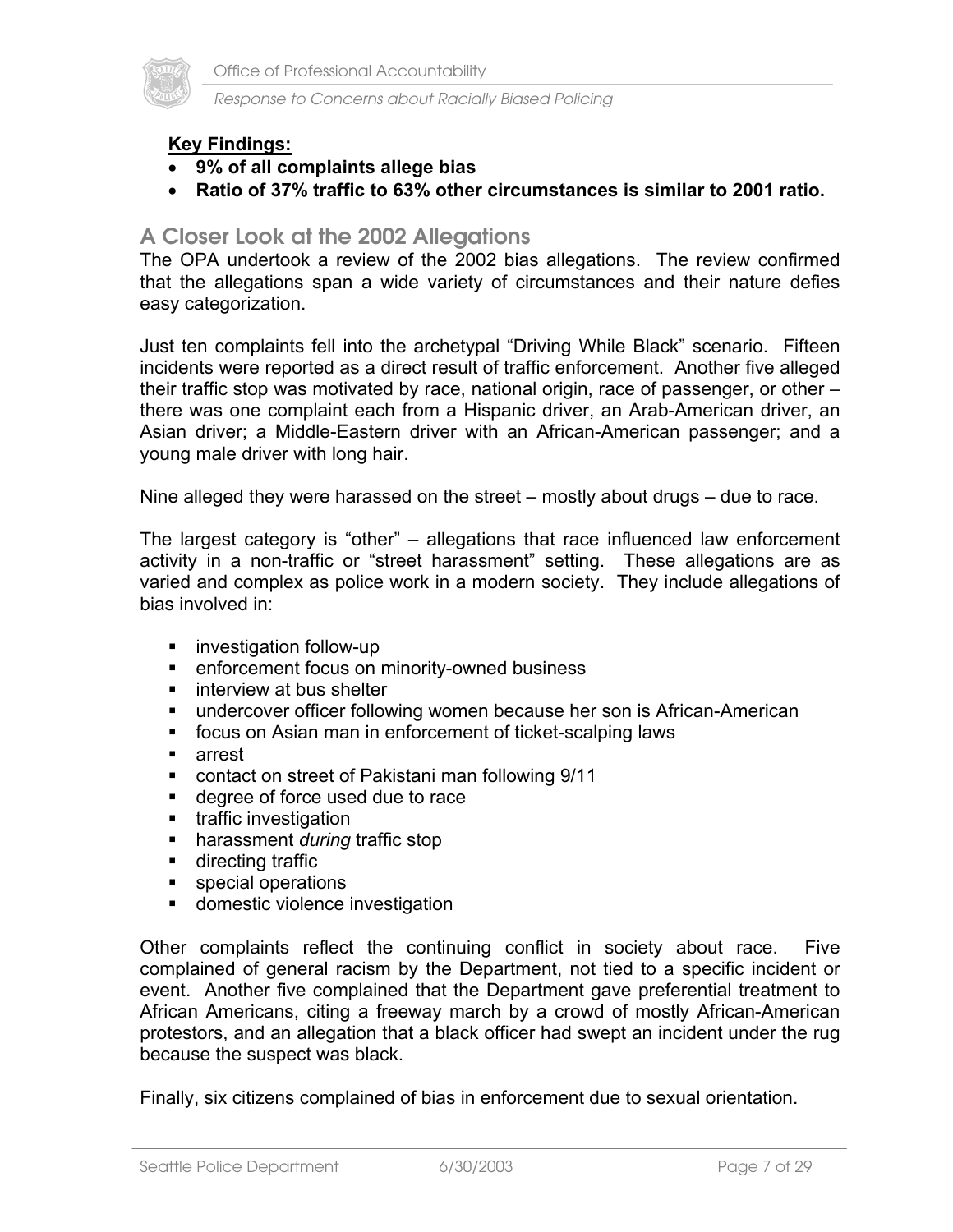

#### **Multiple Complaints of Biased Policing**

As part of a comprehensive accountability program, OPA conducts at least annual reviews of all complaint data. Officers who have had two or more complaints in a twelve-month period are referred for a formal Administrative Review.<sup>5</sup> In addition, any other apparent anomalies will be shared with Department commanders for further review at their discretion.

The issue of individual officers has featured prominently in the debate over proper data collection methods. It also figures in the discussion of whether the problem of biased policing is due to deployment and enforcement policies, or just a problem of a few "bad apples."

But, as has frequently been the case with traffic-stop data collection and analysis, numbers don't tell the whole story.

Review of 2002 data in the OPA biased-policing database showed three officers who had more than one complaint of biased policing in the OPA database. A thorough review of these complaints, however, revealed no patterns or cause for concern about equal treatment. Consider the following:

**Officer A.** Officer A works in the traffic unit. He is a white male. In less than one month, he received two complaints from citizens he had ticketed who alleged bias. Complaint # 1 was from a black male who received three traffic citations from Officer A in a fifteen-minute period. The first citation was for going 51 mph in a 30 mph zone. After the stop, the now angry complainant revved his car engine and made an illegal U-turn maneuver in the presence of the issuing officer. He was stopped a second time and issued a citation for the illegal U-turn. The complainant then told the officer that he was going to continue to do U-turns and again revved his engine, spun his rear wheels, and made an illegal U-turn in front of oncoming traffic. This time, the complainant was cited for negligent driving.

Complaint #2 came from a white male who was pulled over for not having a driver's side mirror. Officer A identified himself, and asked for the driver's license, registration, and proof of insurance. Officer A ran the driver's name, then returned to the car. The driver told Officer A that he was harassing and profiling him because of his long hair, and berated Officer A at some length, including telling Officer A that he would "nail his to the wall."

Both complainants admitted committing the infractions, and stated that Officer A had explained the infractions and had not said anything inappropriate.

**Officer B.** Officer B works patrol. She is an African-American female. Officer B also received two complaints in less than one month from citizens alleging bias.

 5 For a discussion of the current Administrative Review process, see OPA Annual Report, 2003.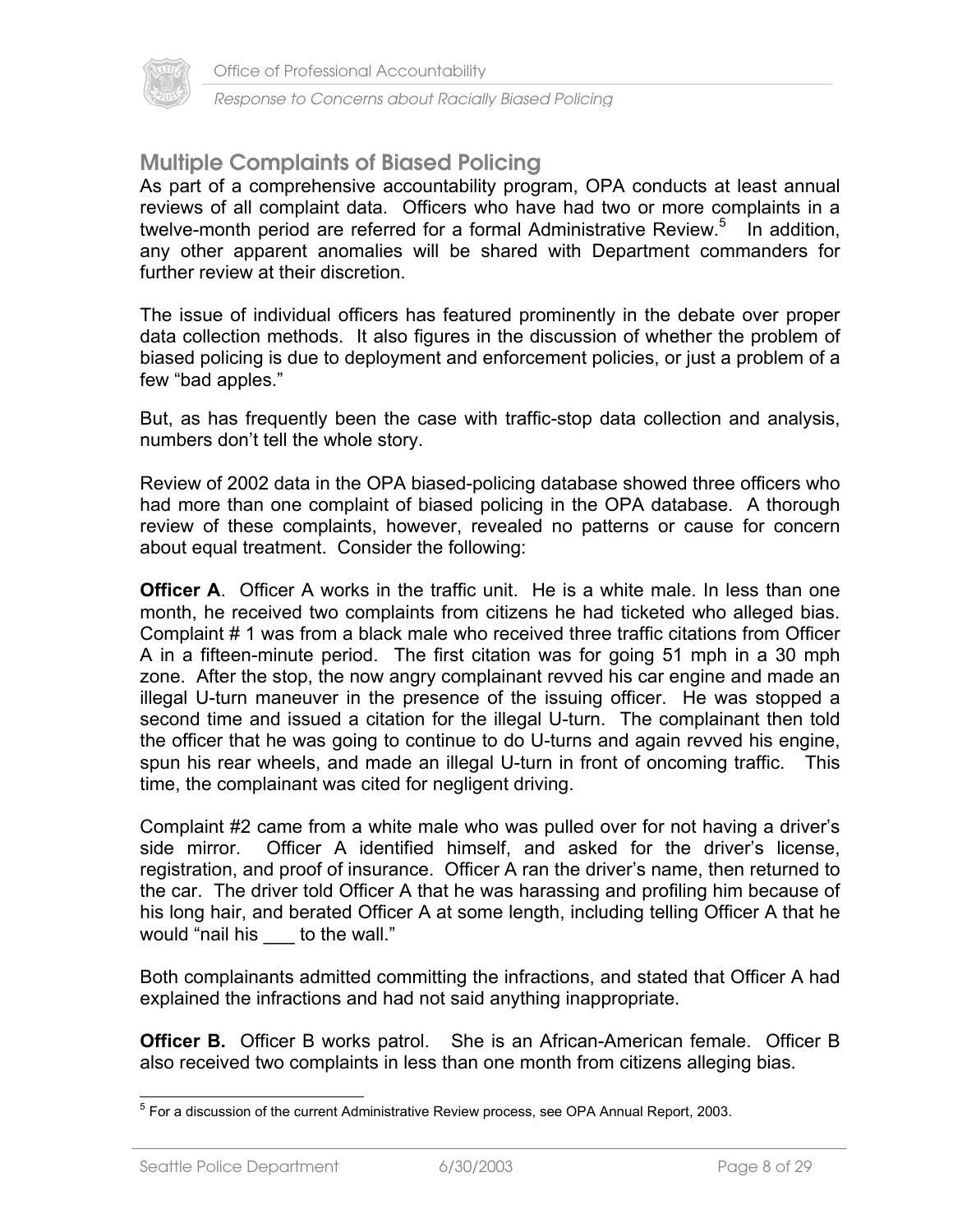

Office of Professional Accountability

*Response to Concerns about Racially Biased Policing*

The first was from a black female that Officer B had pulled over for expired license tabs, though it was later discovered that the information from the Department of Licensing was in error. During the traffic stop, Officer B thought she recognized the driver as a woman involved in a theft from a retail store where Officer B works offduty. The driver was questioned and released after a ten-minute stop.

The second complaint was from a white male who called 911 to report that his children were jumped by a "car load of blacks." Officer B was one of the responding officers who investigated the incident. The officers located the suspect vehicle and talked with two possible suspects. They did not have enough information to make an arrest, but the officers wrote a report and referred the case to a follow-up unit. The complainant was not satisfied, and alleged that Officer B may have swept the incident under the rug because she appeared to be part African-American.

**Officer C.** Officer C works patrol in a high-crime area of downtown. He is a white male. Three complainants alleging bias named him in a nine-month period. In the first, a citizen, whose race is unknown, witnessed the arrest of an African-American male at Third and Pine. She objected to Officer C's use of an "escort hold."<sup>6</sup> The complainant had not witnessed the circumstances that led to the arrest, but just felt that once a person was in handcuffs they should be free to walk on their own accord. The person taken into custody was arrested on a felony warrant and drug charges.

Next, Officer C served as the back-up officer only in a citation for public drinking. The arrestee complained that the officers were biased against him because he was a transsexual.

Finally, an African-American male alleged he was detained and ticketed by Officer C and another officer because of his race. The narrative stated that the officers observed the complainant toss a cardboard carton onto the ground, and asked him to pick it up. The complainant instead began to yell and shout profanities at the officers. The officers cited the subject, who has made multiple complaints of profiling against officers, for littering.

#### **Investigation of Allegations of Biased Policing**

The OPA has upheld or "sustained" one allegation of biased policing. In that case, the OPA-IS determined that an officer made a derogatory comment about the sexual orientation of an arrestee. The Chief directed that the officer be counseled and required to attend a meeting of the Department's Sexual Minorities Advisory Council.

Other investigations into biased policing have received findings of not sustained, exonerated, or unfounded. The most frequent allegation investigated is that an officer made inappropriate race-based comments or racial slurs. These allegations are difficult to sustain for the same reason that other complaints against police

 6 An escort hold is used to guide and assist both compliant and non-compliant individuals and is a passive form of restraint. The escort hold is used to ensure the safety of both the officer and the individual being escorted.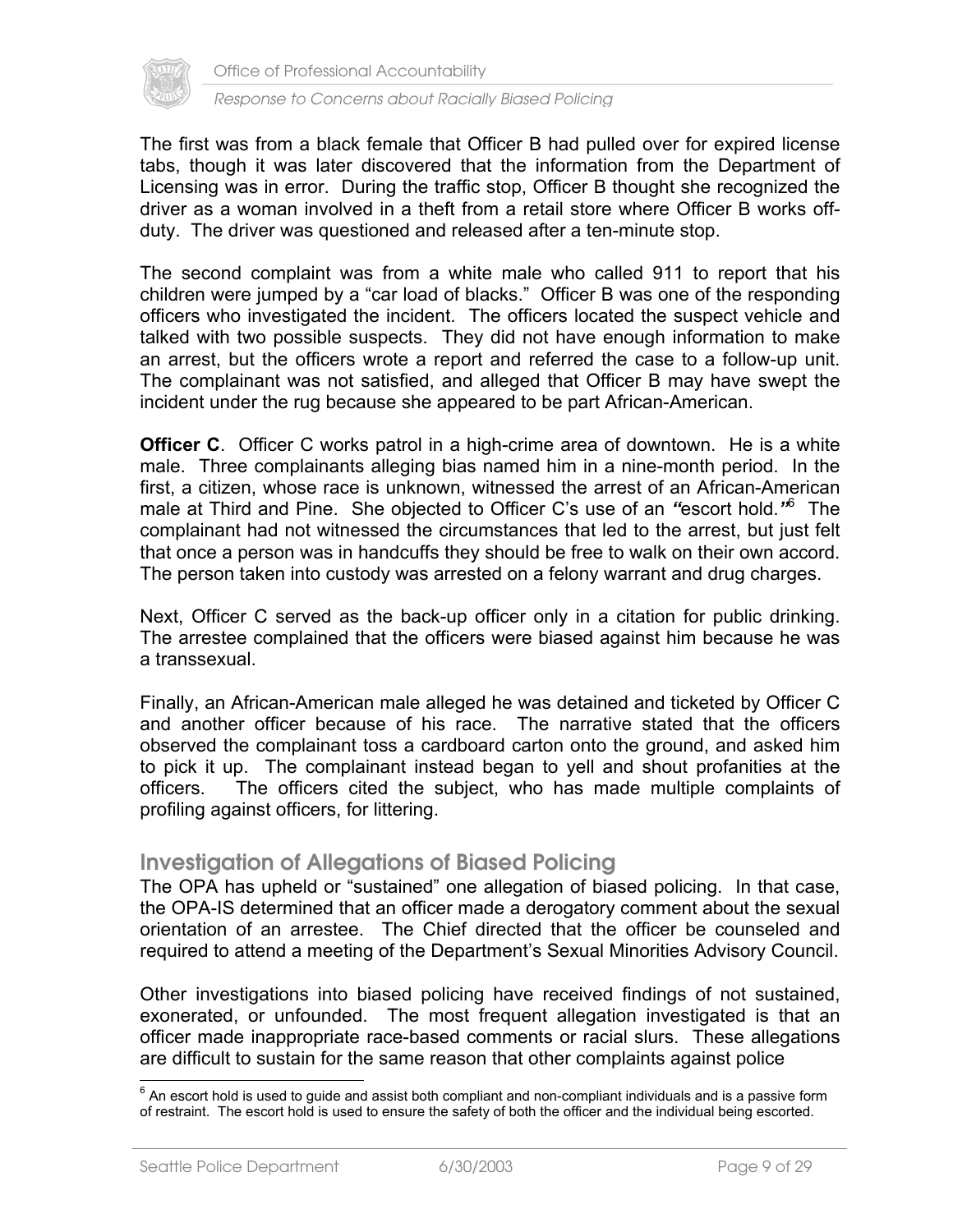

officers are difficult to sustain, i.e., lack of independent witnesses; problems with the credibility of complainants; and lack of follow-through with the complaint process by the complainant. $'$  For a thorough discussion of the sustainability of citizen complaints, see OPA 2002 Report.

Allegations of inappropriate remarks aside, however, traditional allegations of biased policing, or "profiling" are difficult to investigate, much less sustain, for an additional set of reasons.

First, the complaints are about conduct that is part of the police officer's essential duties. In other words, unlike using unnecessary force or profanity, writing a traffic citation or investigating suspicious persons are tasks the police officer is expected and paid to do. So, the actual *behavior* is not misconduct.

Compounding this dilemma is the fact that the complainant's conduct is frequently *not* legal. Most complainants admit they committed the infraction, for example. Or, even if the individual stopped was innocent of any crime, there may be objective evidence supporting that they resembled the culprit.

What is objected to and reasonably questioned is, "Why me and not him?" "Why here and why now?"

And this leads to a third reason for difficulty in investigating biased policing complaints. Police officers have tremendous *discretion* in carrying out their law enforcement duties. They may choose to enforce jaywalking laws one day and not another. If there are reports of an armed bank robber of a certain description, they have legal justification to frisk first and ask questions later. Assuming the existence of probable cause, there is nothing to prevent them from arresting someone because they flunked the attitude test.

Finally, the greatest challenge posed by such complaints in a traditional complaint investigation context is the near impossibility of proving discriminatory intent. "I stopped the car because it caught my attention by speeding by me." "The driver and passenger were making furtive movements as though hiding something under the seat so I searched the car for weapons when I pulled them over." "I cited him for open container as part of a special emphasis in response to complaints from local business owners."

Even in situations where the legal justification of a stop or search is questionable, there are still rarely any positive indicators of bias. In the state of Washington, socalled "pretext" stops are impermissible. If an officer lacks adequate justification to conduct an investigative stop, so instead relies on a traffic infraction to stop and

 7 In fact, there is some indication from the database that allegations of biased, derogatory comments have a higher than average rate of unreliability. Records indicate that 15 of these allegations in the two-year period reviewed were categorized as 'unfounded,' meaning the allegation did not occur as described.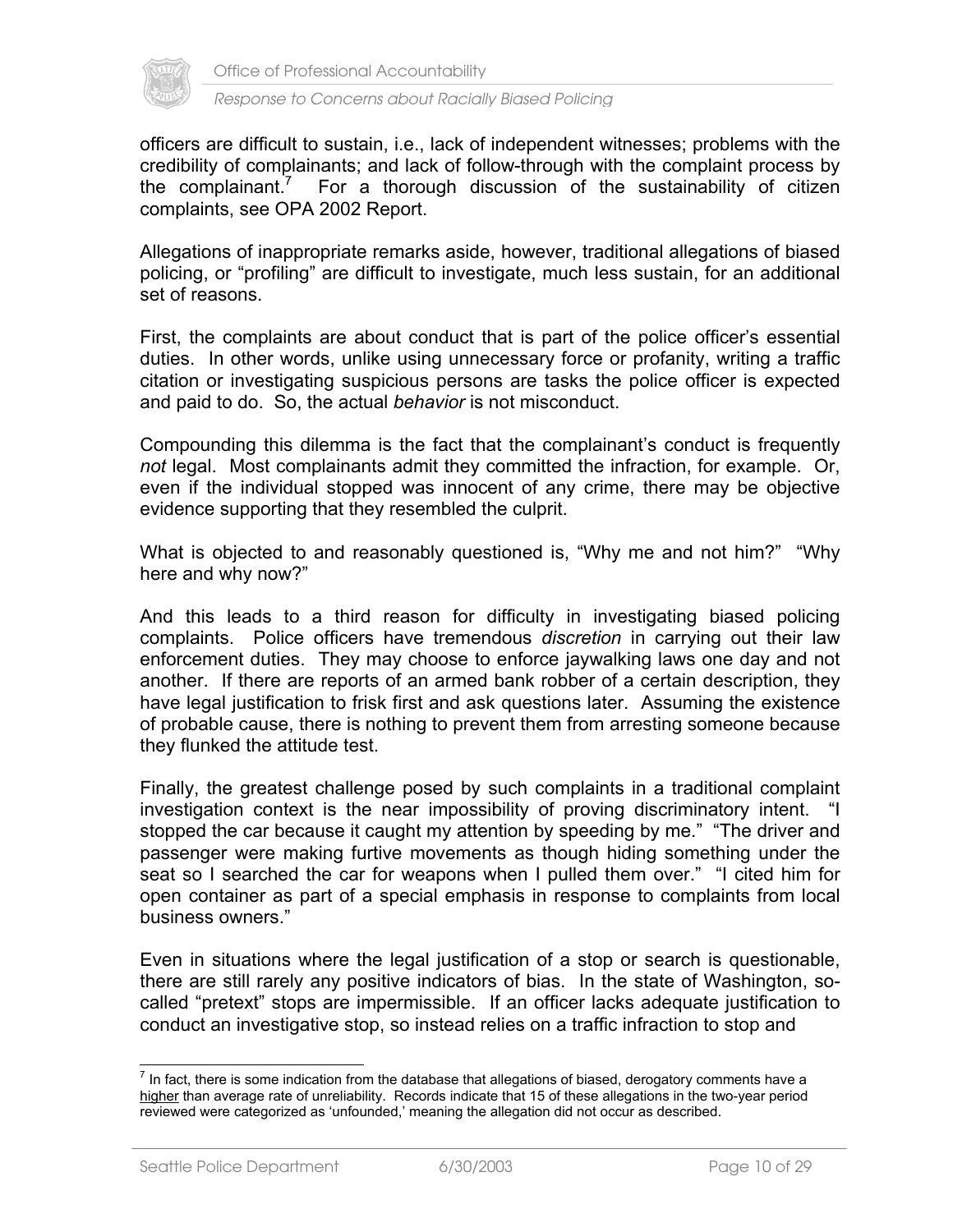

investigate, the stop is unjustified as a pretext – even if there was a legitimate infraction. State v. Ladson, 138 Wash.2d 343 (1999).

But the term "pretextual" is not interchangeable with the term "profiling." In one 2002 complaint, for example, officers on patrol in a high drug-trafficking area noticed a car that appeared to turn around when it noticed the patrol car up ahead. While turning, the driver made an illegal maneuver. The officer stopped the driver and asked about his purpose for being in the area. The driver gave a confusing, inconsistent response. He was warned about the traffic infraction, and given a warning about the high-crime area. Moments later, the driver was observed using the phone and bathroom of a nearby park known for drug activity, then driving slowly in a direction inconsistent with the purpose he had originally given. This time, the driver was stopped for suspicion of narcotics activity, questioned, and issued a trespass admonishment authorized by the owner of the public housing nearby.

The driver, a Hispanic male, complained that he was profiled. The officers responded that they were doing proactive police work for a community plagued by crime, and responding to suspicious and illegal behavior. At the completion of the investigation, it was recommended that they review the complex, fact-specific, and constantly changing law regarding vehicle stops and searches. The officers were not, however, found to have engaged in biased policing.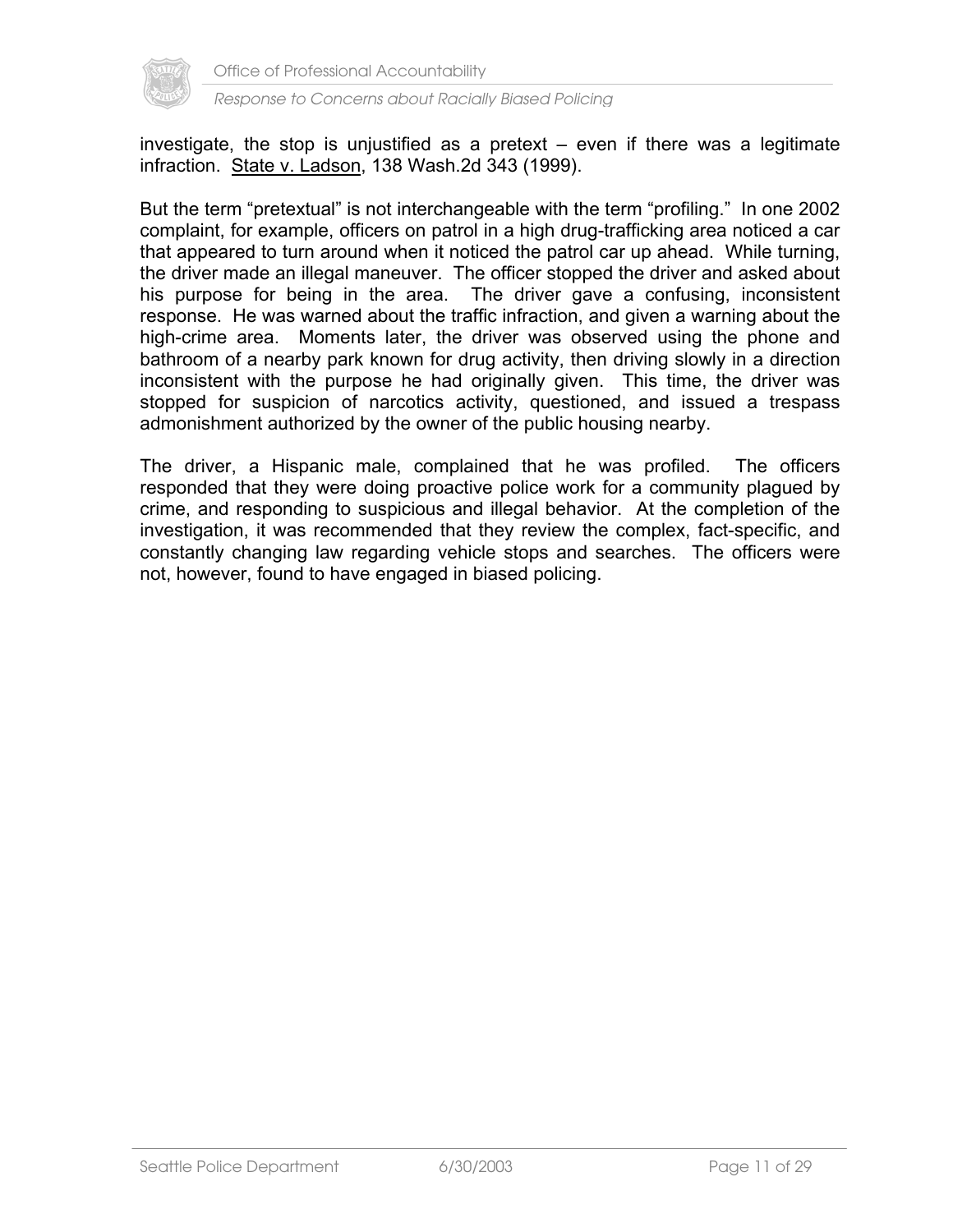



## OPA RESPONSE AND INITIATIVES

That there are formidable challenges to investigation and positive findings on complaints of biased policing does not relieve the agency from its obligation to review and investigate them, nor should it diminish the importance of an investigative response. Law enforcement action motivated by race is against the law and contrary to the mission and values of the Seattle Police Department. As with other misconduct, the OPA needs to maintain and enhance its capability to conduct a credible investigation utilizing best investigative practices.

OPA has a solid and innovative program in place. The Department of Justice' Office of Community Oriented Policing Services released last year the excellent publication of the Police Executive Research Forum: Racially Biased Policing: A Principled Response. The report makes three recommendations for response in the area of public complaints:

- 1. Regular reviews of the complaint reception process to ensure complainants are not subject to any form of discouragement, intimidation or coercion in filing complaints;
- 2. That complaint systems include a separate category to permit clear and accurate monitoring of complaints of biased policing, with the capacity to identify patterns and practices; and
- 3. That regular audits of the complaint system are conducted, comparing performance against policy and using spot-checks and reviews to evaluate effectiveness and efficiency.

OPA meets these recommendations with its policies governing intake, separate tracking, and audit and review through the database and public reporting process.

Moreover, the OPA's response goes *beyond* these requirements, by incorporating into the areas of classification, investigation, tracking, and reporting efforts to address concerns of biased policing.

#### **Classification**

In the past, complaints were assigned allegations by OPA-IS according to the primary complaint. For example, if a complainant alleged unnecessary force was used in his arrest because of his race, the complaint was generally tracked and investigated as an unnecessary force allegation, and the concern voiced about the role of race tended to fall away.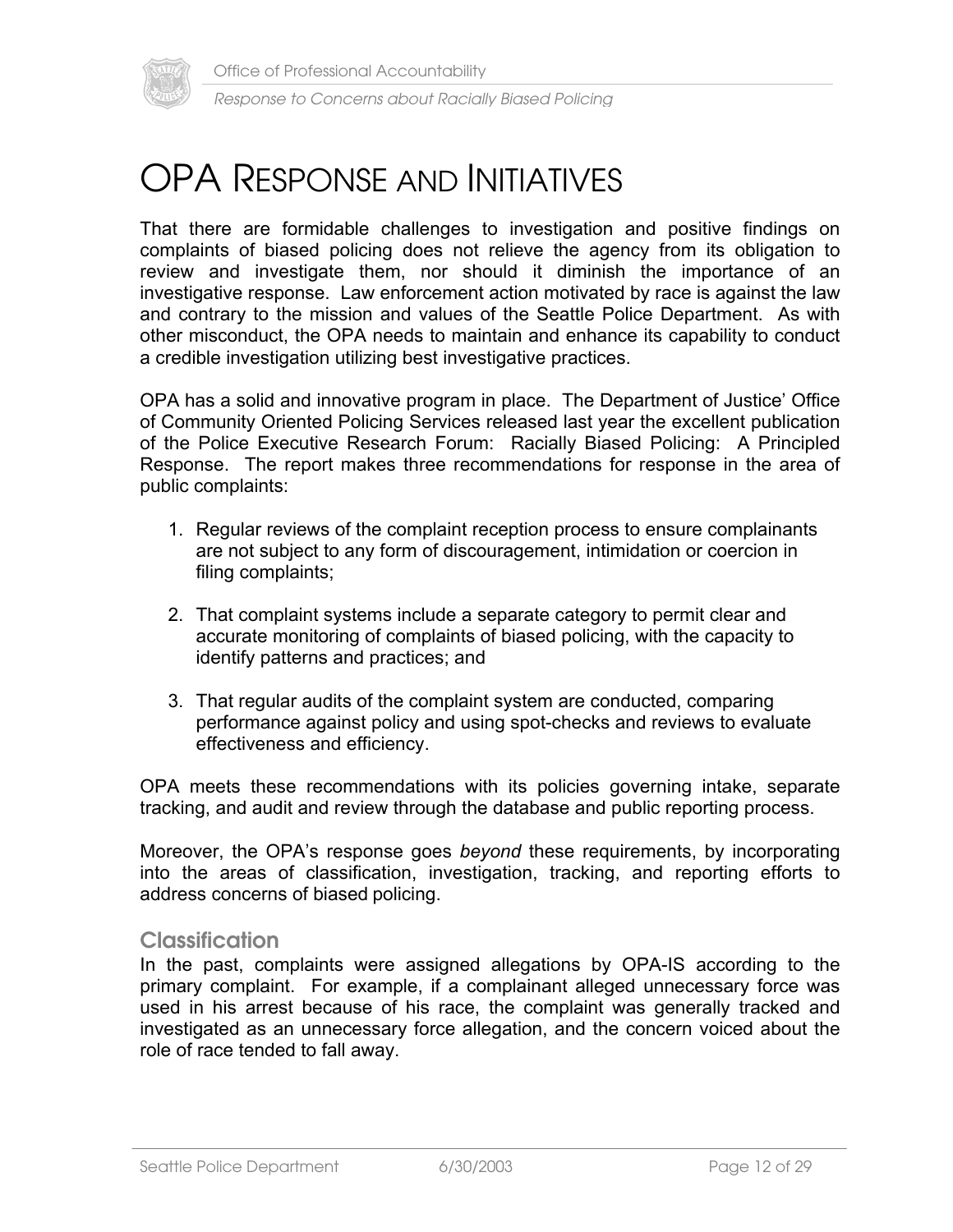

Office of Professional Accountability

#### *Response to Concerns about Racially Biased Policing*

OPA is ensuring more consistent recording and classification of complaints alleging biased policing. Now, if the complainant alleges that race – or ethnicity, religion, sexual orientation, gender, etc., – played a part in the encounter, an allegation of biased policing will be noted and, where appropriate, investigated.

The mere incantation of bias or profiling, however, will not be enough to automatically trigger an investigation. OPA will still consider whether the alleged conduct, if true, amounts to misconduct. The OPA will likewise continue to evaluate whether the review of existing documentation is adequate or whether an additional investigation will be necessary.

*Recommendation: To systematize and explain the classification standards for investigation of complaints of biased policing, the OPA has articulated standards. These will be incorporated into the OPA-IS procedures manual, which will be available to the public. Allegations to be investigated include:* 

- Allegations of misconduct where it is alleged the misconduct was motivated by or because of race, e.g., unnecessary force, failure to ID, rudeness/profanity, failure to take appropriate action, improper search;
- **Allegations of derogatory remarks; and**
- Allegations of biased policing where there is some positive corroboration or indicators that bias may have motivated the law enforcement action.

#### **Investigation**

Again, individual complaints of biased policing are very difficult to investigate, much less sustain. There is little discussion of this fact in the academic literature, and almost none in the national debate. Yet it bears repeating, because of the overreliance on complaint investigation in police reform and accountability initiatives.

For years, communities have wrangled over the question of "who" should investigate. Some community activists and civil rights groups believe the only answer is an independent investigative agency with subpoena power.

But no matter who investigates, the fundamental limitations of discerning intent, and of "proof," will remain. Consider the following scenarios taken from OPA complaints:

 A woman's violent ex-husband knocks at her apartment door. She calls 911, warning the dispatcher that her ex has threatened violence against the police. Her boyfriend, holding a large flashlight, steps outside to open the outside apartment door and assist the police. Police confront the boyfriend, who closely matches the description of the ex-husband. They tell him to drop the flashlight, but he instead starts to explain that they have the wrong man. He is ordered down on the ground, at which point officers see a handgun in his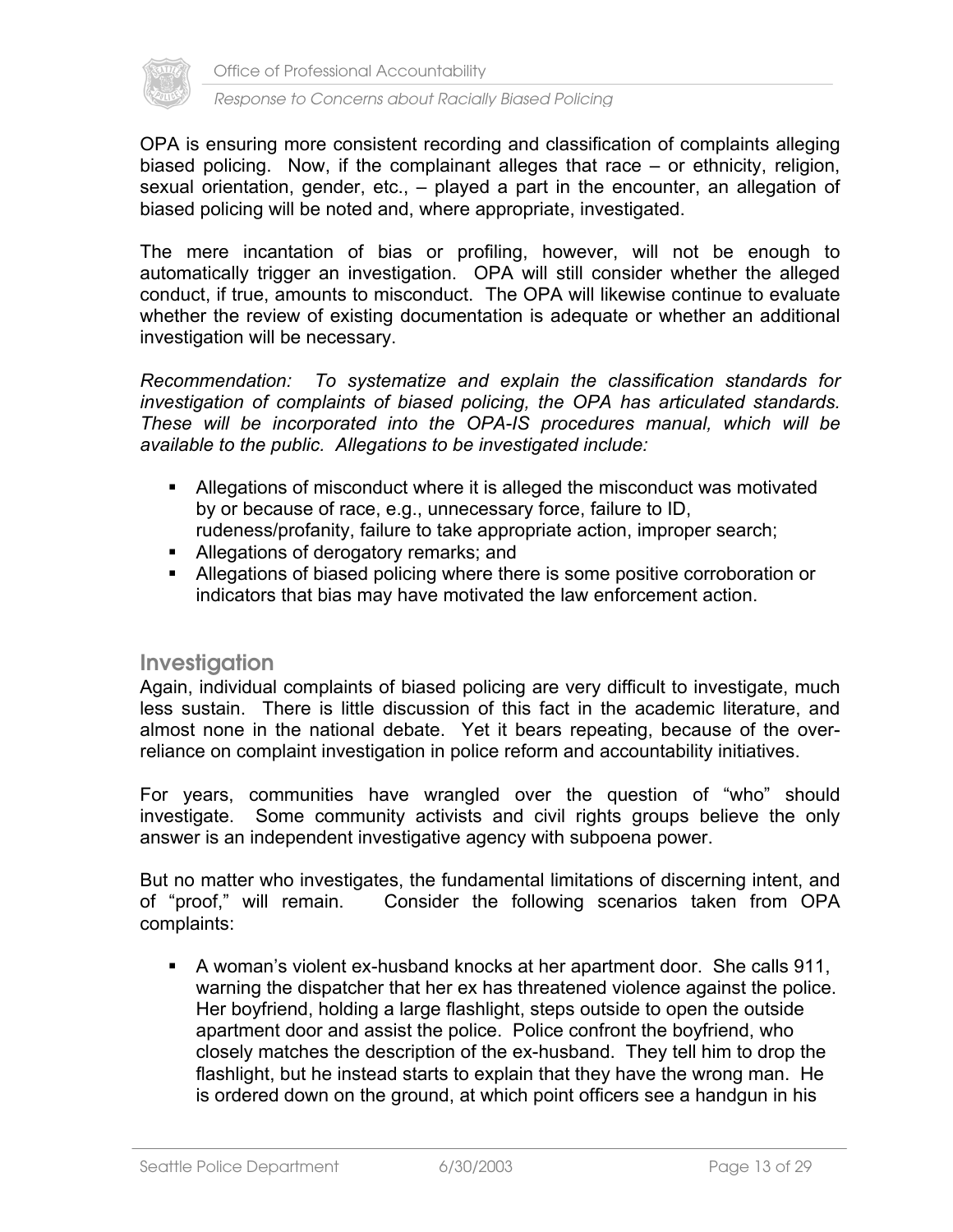

waistband. He is forcibly handcuffed, the handgun is seized and unloaded, and he is detained over 15 minutes while police sort out the facts and verify the concealed weapons permit.

 The boyfriend has never been in any trouble with the police, and he thinks the police didn't listen to his protestations of mistaken identity because he is a black man and presumed a criminal. The police say that they were concerned for their safety, and that they explained the situation to the boyfriend.

- A young African-American male alleges that officers watched him eat in the parking lot of a fast-food restaurant, then pulled him over and searched his vehicle without cause. The search revealed only several shopping bags filled with candy. The officers state they first observed the driver when he crossed several lanes of traffic illegally. While following with their lights and siren on, the subject and his passenger made furtive movements as though they were hiding something under the front seat.
- A woman and her African-American boyfriend sat in their car outside a fastfood restaurant on Aurora Avenue in the early morning. They alleged that an officer watched them, drove around and watched the boyfriend use his employee keys to open the restaurant, and then, after the girlfriend left for work, the officer pulled her over.

 The girlfriend said she wasn't looking at her speedometer, but she couldn't have been speeding, and she must have been pulled over because of the race of her boyfriend. The officer said he was watching the early-morning activity in a strip mall experiencing high crime. When the car sat idle in front of the closed restaurant, he checked it out. All was fine, so he went back onto the street to watch for violators, and saw the girlfriend driving 20 miles over the speed limit.

Compassionate people sympathize with the subjects who feel they are targeted for police attention and scrutiny because of the color of their skin, and lament that this degree of distrust and bitterness still lingers in our society.

But fair-minded people cannot condemn officers on such evidence. Public employees who may only be disciplined for "just cause" are entitled to a review that finds a violation based not on empathy for the subject, a desire to balance the statistics, or even suspicion, but only on the facts.

Despite the inherent difficulties, OPA has taken steps to ensure the quality of its investigative response on several fronts. Measures in place in the area of reception, fact-finding, and review of complaints and the evaluation of the process, are outlined below.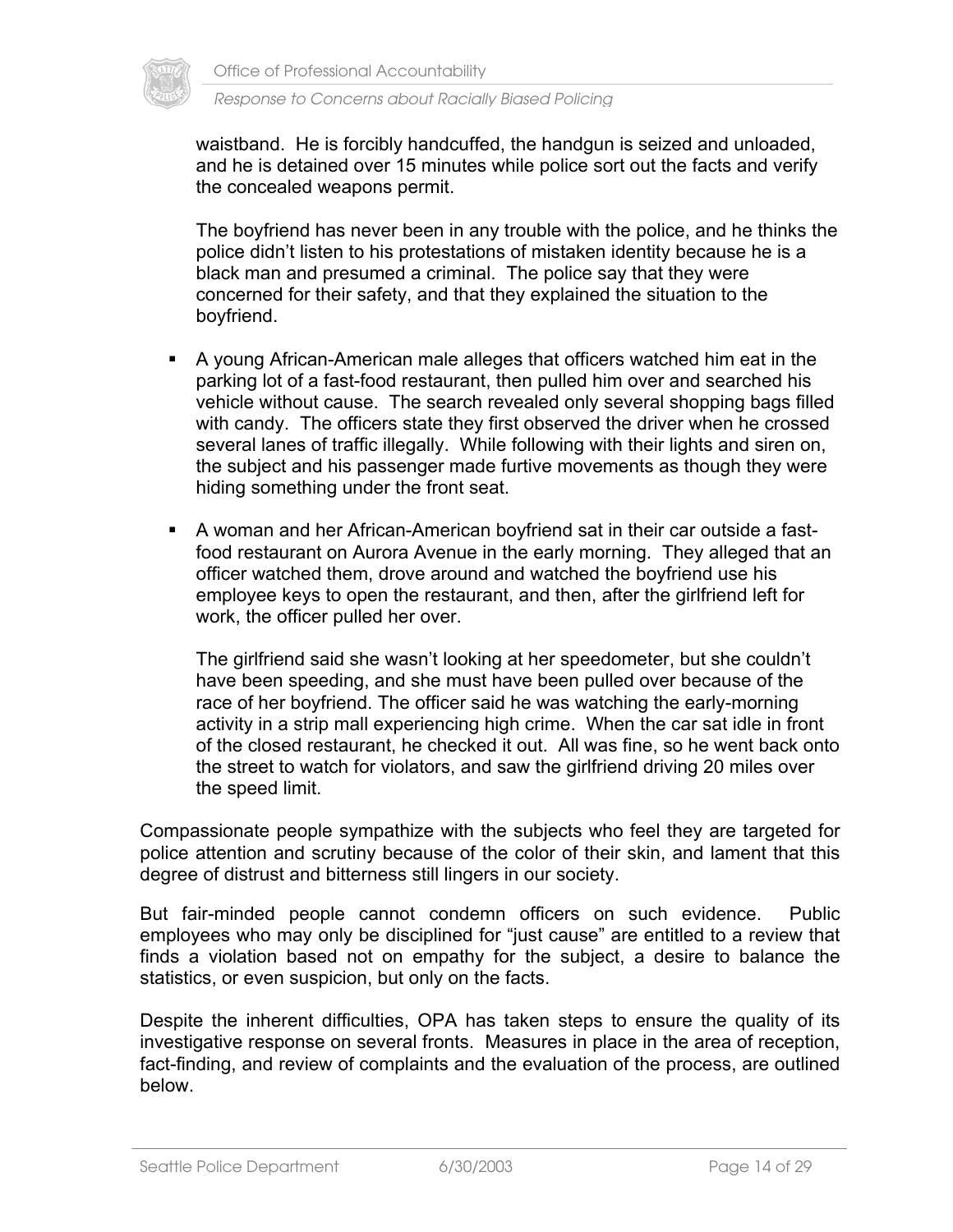

Office of Professional Accountability

*Response to Concerns about Racially Biased Policing*

**Receptivity to Complaints:** First, OPA has worked closely with the OPA-IS commanders and staff to be sure that the OPA intake process does not subject complainants alleging biased policing to any form of discouragement. $8$  Intake sergeants frequently discuss alternative explanations for police behavior to complainants. They also are candid with complainants about whether their complaint alleges misconduct that will be investigated further. However, the intake sergeants are expected to maintain neutrality, and the appearance of neutrality, during the intake of complaints. They report the allegations as nearly as possible as described by the complainant, with limited paraphrasing or summarizing. The intake sergeants also inform citizens that their allegations will be reviewed by the OPA chain of command.

*Recommendation: In addition, the OPA has recently directed that complainants alleging biased policing be informed that such allegations are maintained by the OPA as part of its mission to identify themes, trends, and possible problems.* 

**Fact-Finding Process:** Significant effort is directed toward achieving high quality in the fact-finding process. In the past, just as the naming of allegations tended to center on a traditional misconduct allegation, so too did the investigation. For example, in one complaint a citizen stated that she and her African-American husband were driving slowly in the early morning hours because they were delivering newspapers. She alleged an officer traveling in the opposite direction looked at them, turned around, then pulled them over for a defective license plate light. When it was discovered that the driver was driving with a suspended license, the car had to be towed and a shouting match ensued. She alleged the officer told her to "shut up." The subsequent investigation focused almost entirely on whether the officer was rude, even though the citation stating the officer was following the driver was at odds with her account of the U-turn.

Now, when an allegation of biased policing is assigned for investigation, OPA investigators probe for information about facts and circumstances that could support or detract from the bias allegation.

This charge has proved challenging at times, as it has required re-thinking commonly held and barely noticed assumptions about police work and investigations.

For example, "routine license plate check" is a common response to a charge of racial profiling, and generally considered definitive. Thorough investigation requires additional probing. How many checks did the officer do that day? What method was used to determine what plates would be checked? Are there any patterns

<sup>8&</sup>lt;br><sup>8</sup> The recent publication of the Police Executive Research Forum, "Racially Biased Policing: A Principled Response," Community Oriented Policing Services, U.S. Department of Justice, 2002, includes as a recommendation that: The chief executive should direct regular reviews of the complaint reception process to ensure that complainants are not subject to any form of discouragement, intimidation or coercion in filing their complaints."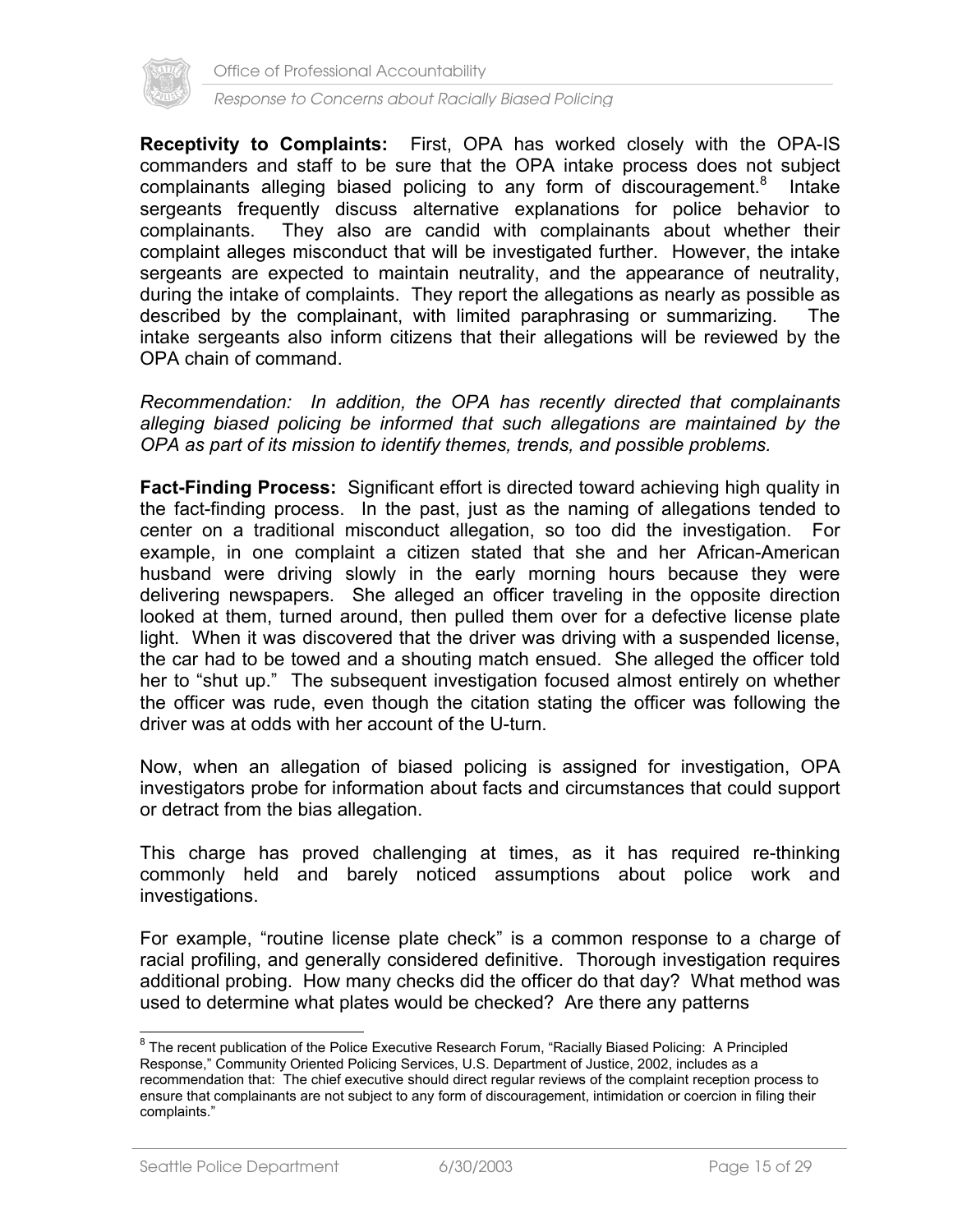

discernible in the race, ethnicity, or gender of drivers in the vehicles whose plates were checked? If so, can the pattern be explained by circumstances, such as the demographics of the sector the officer worked?

An upcoming OPA training program will serve to systematize and reinforce best practices in the investigation of bias complaints.

**Review:** A review of these investigations includes critical evaluation of whether all relevant facts and circumstances were gathered and considered. In addition, the review is conducted with an eye toward identifying if assumptions were made, or a credibility determination relied upon.

Moreover, it must be acknowledged that police officers have grown weary of accusations of bias and profiling. Much of the media coverage and public debate has been needlessly vitriolic and uninformed, and many officers feel personally and unjustly accused of being a racist. As a result, there may be a tendency to too quickly dismiss or explain away claims of bias as just another cry of wolf.

It is incumbent upon reviewers, then, to stand as a guardian of objectivity. Reviewers must remain vigilant for conscious or unconscious bias against biasedpolicing allegations, whether or not it affected the outcome of any particular case.

**Evaluation:** OPA is using a complainant survey as a final assessment of OPA performance. Quality assurance surveys are now going out to complainants and officers at the completion of investigated cases. In addition, review of complaints by the OPA Auditor and OPA Review Board serve as an additional check.

**Tracking and Reporting:** Two years experience with the OPA database has raised as many questions as it has answered. More work is needed to realize the potential of this information.

An important first step, discussed above, is to standardize the classification of allegations of biased policing. This will enable the Department to take maximum advantage of the data.

Next is to broaden the capabilities of the database to allow searches by other categories.

#### *Recommendation:*

*Specifically, in addition to classification of complaint and involvement of individual officers, the OPA database should be reviewed by geographic precinct and sector, by shift, commander, and squads or teams of officers.* 

Despite the inherent limitations of a database comprised entirely of complaints, with these improvements the database will be a better barometer of the existing climate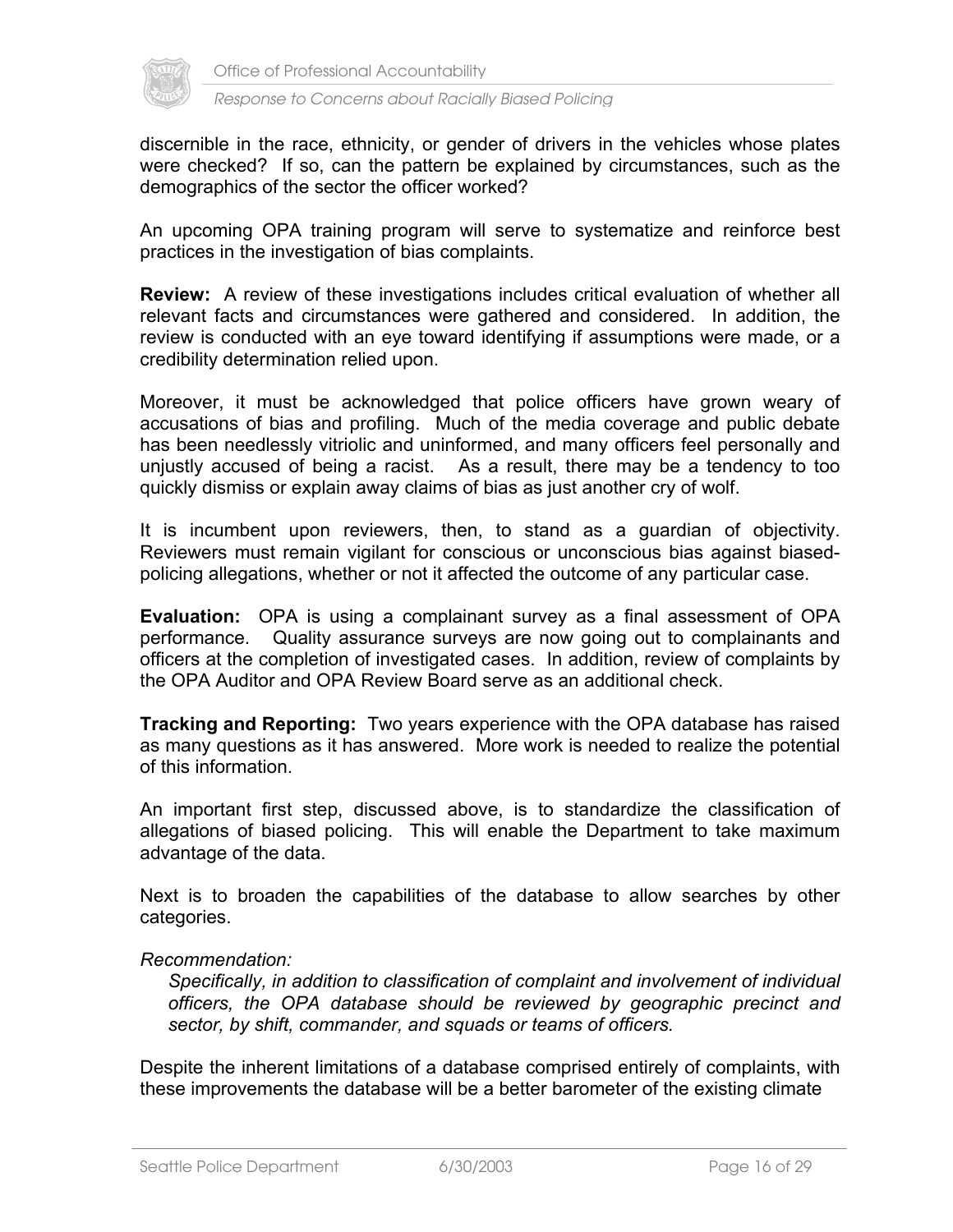

between the police and the public, and a better bellwether of potential problem areas.

Moreover, meaningful tracking allows for meaningful reporting. The OPA database affords the department an opportunity to report publicly on information about alleged discrimination by race. This greater transparency in and of itself will lead to greater public trust and confidence in the Seattle Police Department as a race-neutral law enforcement agency.

**Summary:** OPA is not aware of any existing recommended guidelines for investigations of biased policing. Moreover, as investigations of police misconduct complaints are very fact-specific, it will be a challenge to develop specific guidelines. Nonetheless, OPA is compiling these measures in the areas of classification, investigation, review, evaluation, and tracking and reporting as part of a protocol for investigation of biased-policing complaints. A written protocol will be more successful at sustaining noticeable improvement in these investigations.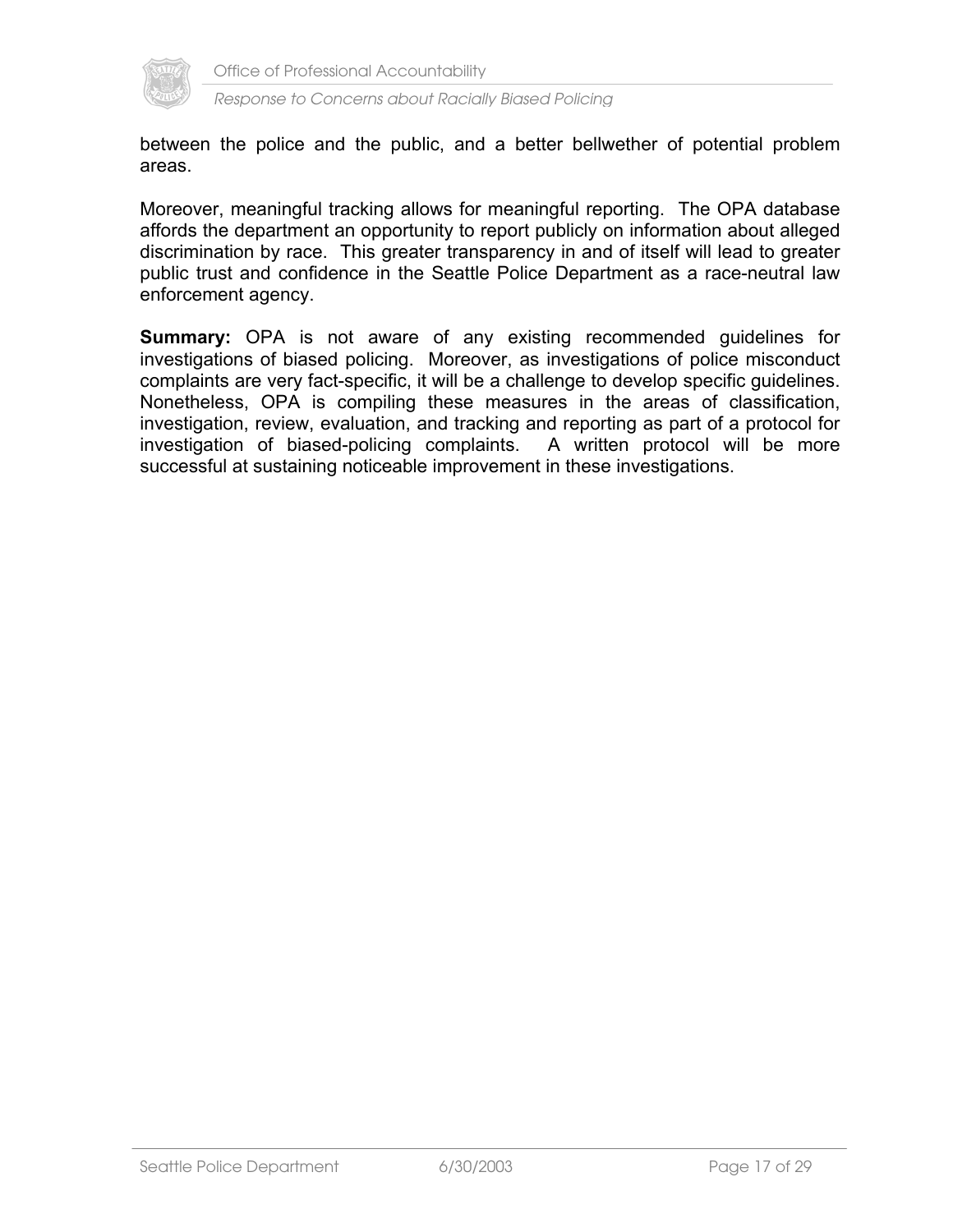

### DEPARTMENTAL RESPONSE

The investigation of citizen complaints is only one facet of the Department's efforts to address citizen concerns about biased policing.

A description of the components of the Department's strategy and an update on progress follows.

#### **Data Collection**

It should be noted that SPD had established itself as a leader in this area. The Department voluntarily initiated a study of traffic tickets and race in 1999 and reported publicly on the results. SPD has also taken the lead on racial profiling in state agencies, such as the Washington Association of Sheriffs and Police Chiefs (WASPC). Deputy Chief John Diaz has an acknowledged expertise and has been asked to present on the subject frequently.

The City's current data collection plan has four major components:

#### **Collect** *quantitative* **information on all citations or arrests.**

Of note, the data collection is to be *ongoing*, rather than limited to a finite period of time. The data on warning citations and consent searches will be input by the Department, while data on all other stops will come from the municipal court.<sup>9</sup>

#### **Document all traffic stops not resulting in citations or arrests by creating new "warning citation."**

The Department conducted a 30-day pilot study with the new warning citation forms in its Traffic Unit from 12/15/02 to 01/15/03. Feedback from the Unit was used to fine-tune the final forms to be used throughout the Department. Forms are to be distributed for use Department-wide, though it has not yet been determined when. A training video is being produced that explains the use of the warning citations.

The City has signed a contract with an independent consultant to analyze the data from both sources. The consultant's final report is due the first quarter of 2004.

#### **Add new information to forms documenting consent searches.**

Current SPD Policies and Procedures Manual language on consent searches provides:

<sup>9&</sup>lt;br><sup>9</sup> The Department is building a database for this purpose. However, the Department expects that in the near future, the proposed Department-wide Record Management System (RMS) will capture this data automatically.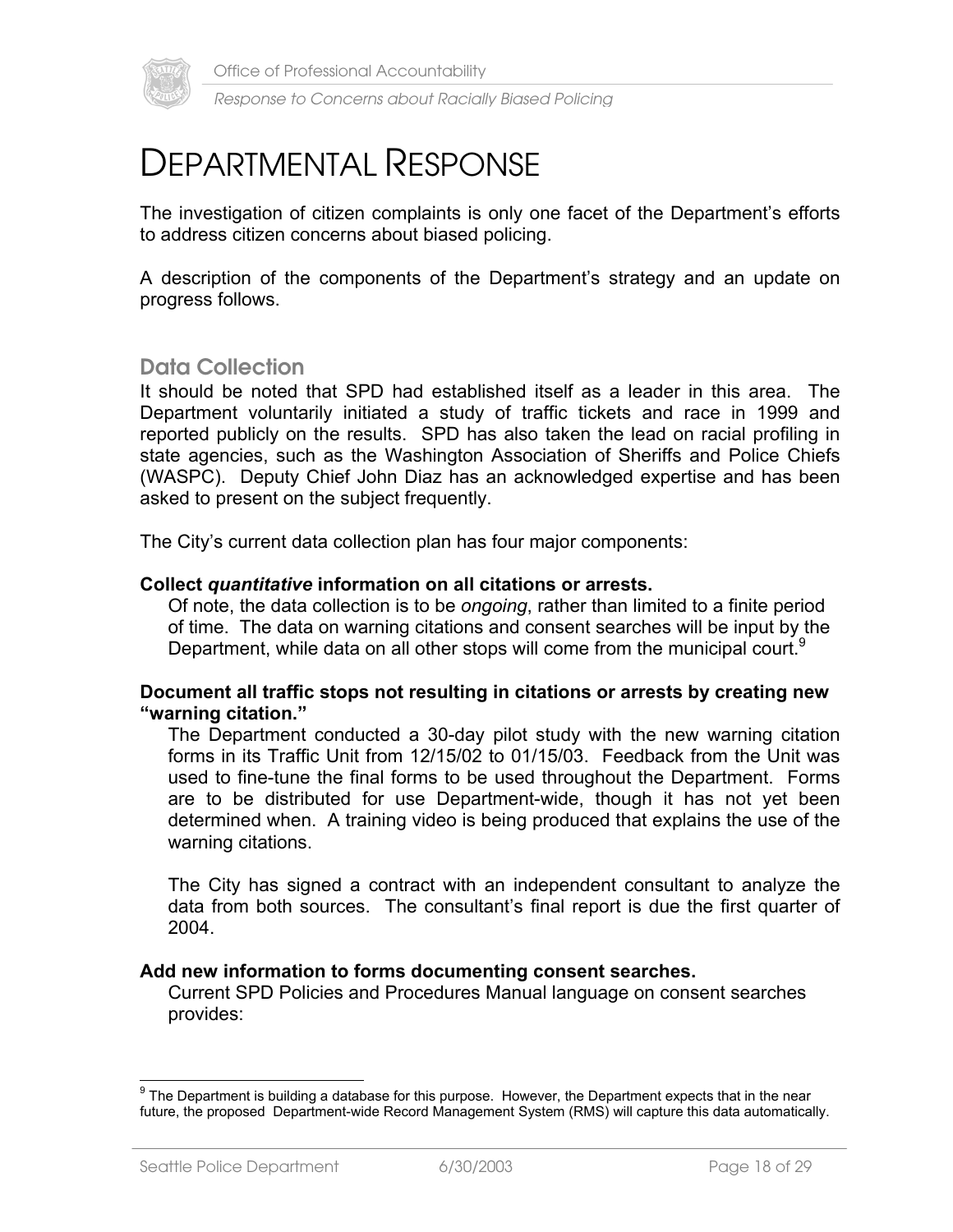

"Officers electing to search by consent shall have the consenting person sign a 'consent to search' form." SPD Policies and Procedures Manual, 3.017.II.A.

The forms used to document these searches were revised to include the same data on race, gender, and age that is available from traffic citations. These revised search forms are now in use.

#### **Obtain** *qualitative* **data through a citizen survey.**

A comprehensive survey was being designed by Vera Institute to assess, track and monitor community attitudes toward the police department. The survey questions 1,600 residents in English and Spanish, with minority groups oversampled. It is currently being field tested by the consultant. Preliminary results are expected later this summer with a final report by the end of the year.

#### **Video Cameras in Cars**

The Department has continued with a demonstration project to determine the best technology and best practices for deploying video cameras in patrol cars. Currently, nine patrol cars and four traffic vehicles are equipped with VHS cameras. The officer can record an audio and video upon initiation of a stop.

In addition, the Department has secured a commitment for \$750,000 in federal funds to purchase digital cameras and is currently comparing products available in the marketplace. The goal is to install digital cameras in all traffic unit vehicles and approximately half of the 225 patrol vehicles.

The Department expects to reach a purchase decision by the end of summer 2003; train officers on the use of the video cameras in fall 2003; and begin a phased deployment by the end of 2003.

#### **Community Outreach**

To discuss issues of local concern, each of the Department's four precincts was to hold quarterly community forums. The first round of forums, held in November 2002, were poorly attended. The next round of forums is to be held as follows: June 10 (South), June 18 (Southwest), June 19 (West), June 26 (North), and July (date to be determined) (East). This round has been more widely advertised and will have a different format. Facilitators will be used, and the participants will be asked for suggestions on creating future forums. Both the SPD and OPA website post the dates and locations for these forums and new forums as they are announced.

#### **Training**

Included in the City's strategy was a commitment to continue and update training about racially biased policing and best practices for police-community engagement. The City further undertook to incorporate data and information obtained from surveys and data collection into the training curriculum.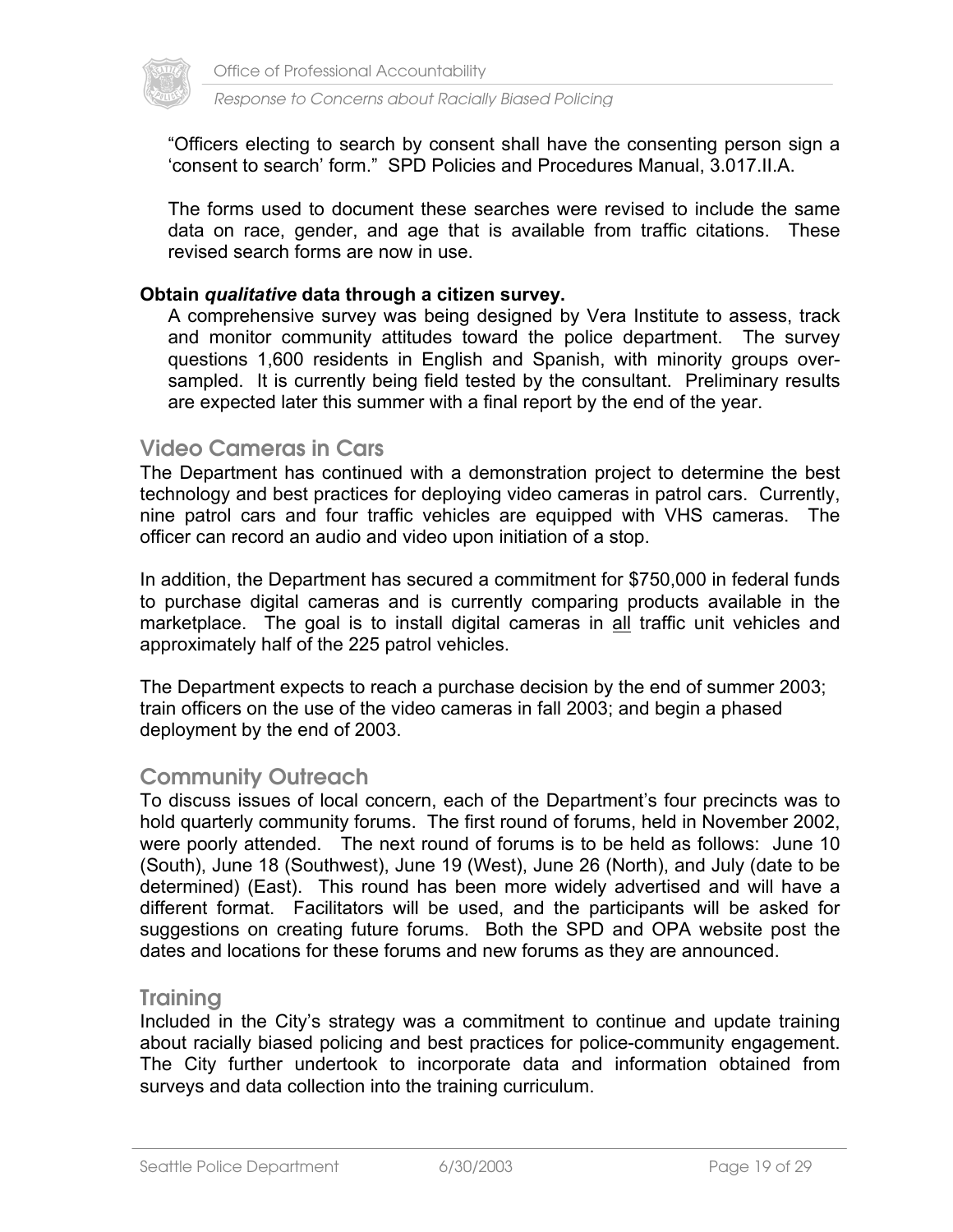

The Department's Training Section has for several years aimed for a proactive approach to addressing community concerns regarding police practices. A "Best Practices" program has been a core element of in-service Street Skills training since 2002.

Best Practices training in 2002 had a course-specific goal: To provide members of the Department with a better understanding of the legal, perceptual, and emotional aspects of the phenomenon of racial profiling, and to improve their skills in preventing and mitigating real or perceived incidents of it. The course included a discussion of "de-policing;" traffic enforcement; standards from federal and state law; Terry stops; control of passengers; identification and vehicle searches; and pretext stops. Communication was emphasized, and a suggested communications model was presented as a way to maintain both control and professionalism during contacts.

Despite the sensitivity of the subject among officers coming into the training, feedback to the Training Section showed the course was generally well received. The training was provided to at least 937 officers over approximately 90 sessions. A condensed version was also presented to the City's Racial Profiling Task Force.

Best Practices training in 2003 is focusing on the legal aspects of seizures and the use of force. The Training Section found that when many of the allegations of racial profiling were examined, the issue of race stood out emotionally, but the actual foundation for most allegations was treatment that would be inappropriate regardless of race, such as the legality of the seizure and the reasonableness of force used. In 2003, 1,000 officers are expected to receive this training; and all 1,200 officers are expected to receive it in 2004.

In addition to Best Practices, the Training Section also looks for opportunities to incorporate cultural issues into training. For example, officers are shown how drivers in other countries are expected to exit their vehicle when stopped by police, illustrating that a driver may be doing what he or she thought was appropriate. In other situations, role players in tactical scenarios sometimes present language barriers that the officers have to work through.

Finally, members of the Training Section have provided or supported training for community members. A Use of Force seminar was offered in which participants were presented information about the law and Department policies, allowed to experience situations through simulation, and able to discuss issues with police officers. Members of the Section have supported the Minority Community Engagement initiative and presented blocks of training to the East-African community through translators. The OPA Review Board sought and received several blocks of training. In addition, the Training Section helped produce two educational segments about traffic stops and pedestrian contacts for the Beyond the Badge television show.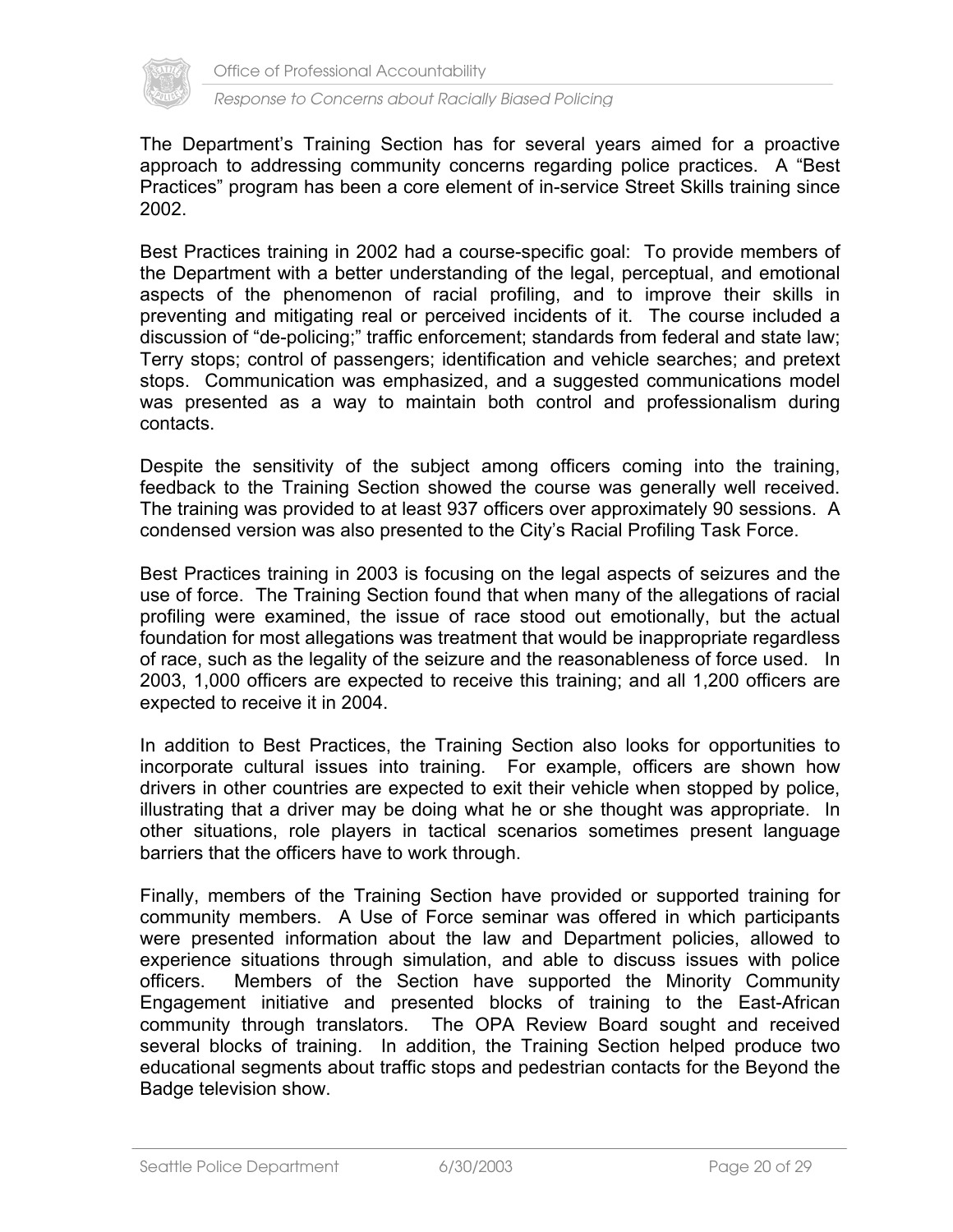

#### **Policy**

Seattle Police issued its first policy on racial profiling in August 2000. Newly appointed Chief Kerlikowske met with every new officer to give them the policy and discuss it with them.

In 2002, SPD revised its policy directive on racially biased policing based upon a national model developed by the Police Executive Research Forum (PERF). OPA had significant input into the review of the policy, which was a substantial improvement over the previous directive. (See OPA Policy Recommendation, Report on International District Incident).

The purpose of the policy was to reaffirm the Department's commitment to unbiased policing, to clarify the circumstances in which officers can consider race/ethnicity when enforcing the law, and to reinforce procedures that serve to assure the public that the Department is providing service and enforcing the law equitably.

Key provisions of the policy affirm that officers **shall not:** 

- Consider race or ethnicity in establishing either reasonable suspicion or probable cause; or
- Consider race or ethnicity in deciding to initiate even those nonconsensual encounters that do not amount to legal detentions or to request consent to search.

Officers may take into account the reported race or ethnicity of a specific suspect or suspects based on "trustworthy, locally relevant information that links a person or persons of a specific race or ethnicity to a particular unlawful incident. Race or ethnicity can never be used as the sole basis for probable cause or reasonable suspicion."

In this context, "trustworthy" means worthy of confidence. It is the same standard officers apply to any information used to establish reasonable suspicion or probable cause. The "locally relevant" standard precludes reliance on general stereotypes or information that in some parts of the country, a certain race/ethnicity is linked to a certain crime. Instead, officers must have information supporting a link to a *specific* crime in their *own* jurisdiction. The qualifier of "specific" also precludes the use of race/ethnicity as a general indicator of criminal activity. The trustworthy, locally relevant information must link specific suspected unlawful activity, e.g., a commercial robbery, to a person or persons of a particular race/ethnicity.

The PERF publication gives two examples of situations where the policy allows officers to consider race/ethnicity in finding reasonable suspicion or probable cause: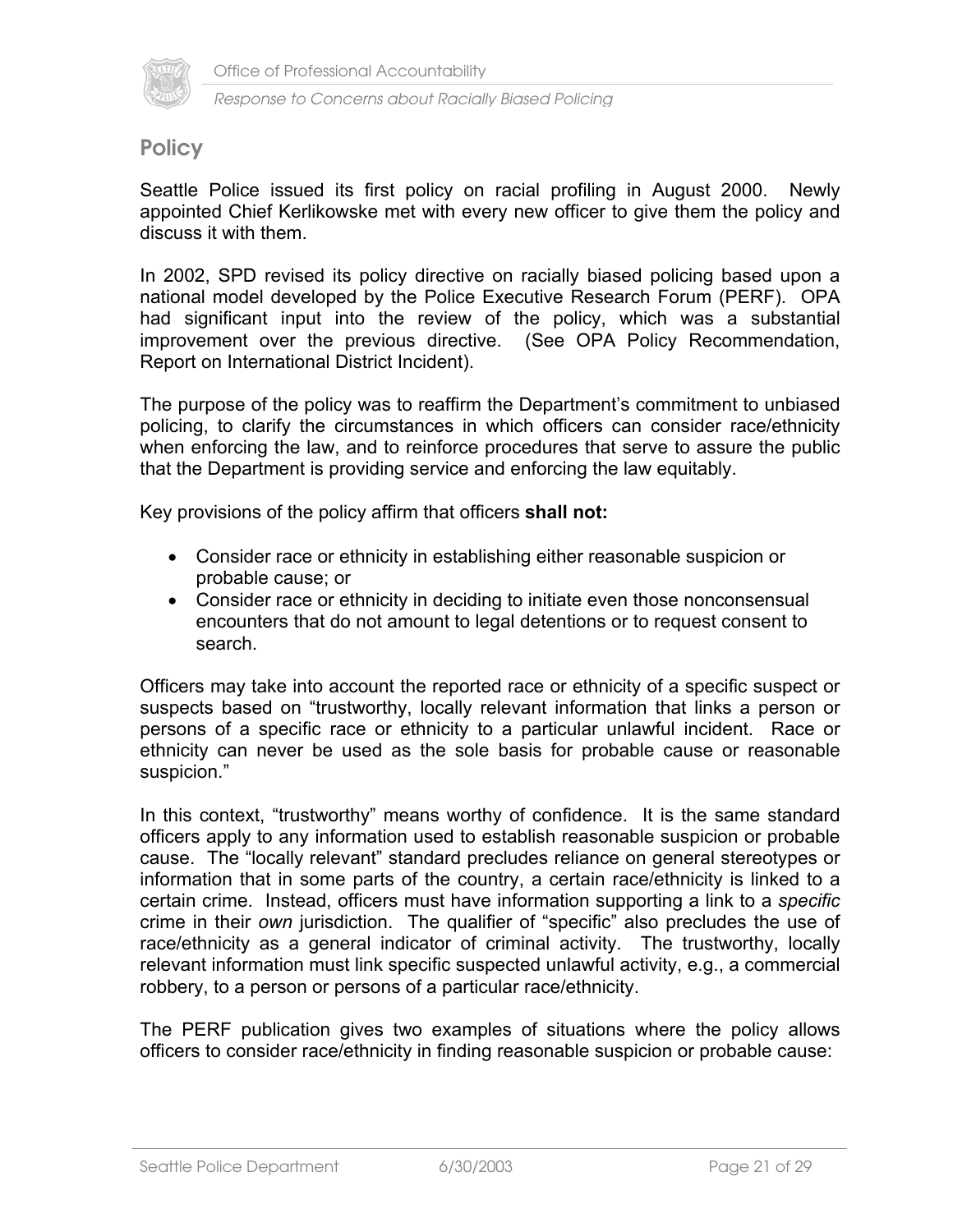

- Reports of undercover officers and several recent arrests indicate that white students from the local college are buying cocaine at a particular inner-city apartment complex – the residents of which are primarily black. (Race could be considered as one factor that could justify a stop that is related to suspicion of drug activity.)
- Several middle school students have reported that Hispanic men are selling guns to students in the area surrounding the school. (The officer could consider ethnicity as one factor in the "totality of the circumstances" that could justify a stop related to suspicion of illegal gun sales.)

In the following example, the policy *prohibits* the consideration of race/ethnicity:

• An officer sees a poorly dressed young African-American male walking in an upper-class white neighborhood. (No trustworthy, locally relevant information linking African-American males to particular crimes in the area; may not detain people merely because they appear "out of place.")

Another important provision of the policy speaks to the general principle of equal protection. It provides, simply: "Except as provided above [referring to restricted circumstances where race may be considered], race or ethnicity shall not be motivating factors in making law enforcement decisions."

In other words, this provision sets up a "but for" test for officers in evaluating their interactions with citizens. The restriction prohibits an officer from stopping a white public inebriate and releasing the violator *because* he or she is white, or from stopping a black traffic violator and requesting consent to search *because* that violator is black. Even though race may not have been considered, or was permissibly considered to justify law enforcement intervention, this broad restriction prohibits officers from disproportionately targeting certain groups who are suspected or guilty of breaking the law, and from treating people differently based on race/ethnicity.

Finally, the policy incorporates a provision that is aimed at preventing the *perception* of biased law enforcement. A growing body of research, coupled with experience and common sense, tells us that minorities would be much more likely to suspect that a police stop was racially motivated if they were treated discourteously or not informed of the reason the stop was made.

The Department's new biased-based profiling policy (SPD Policies and Procedures Manual, 1.010) states that officers shall do the following when conducting pedestrian and vehicle stops: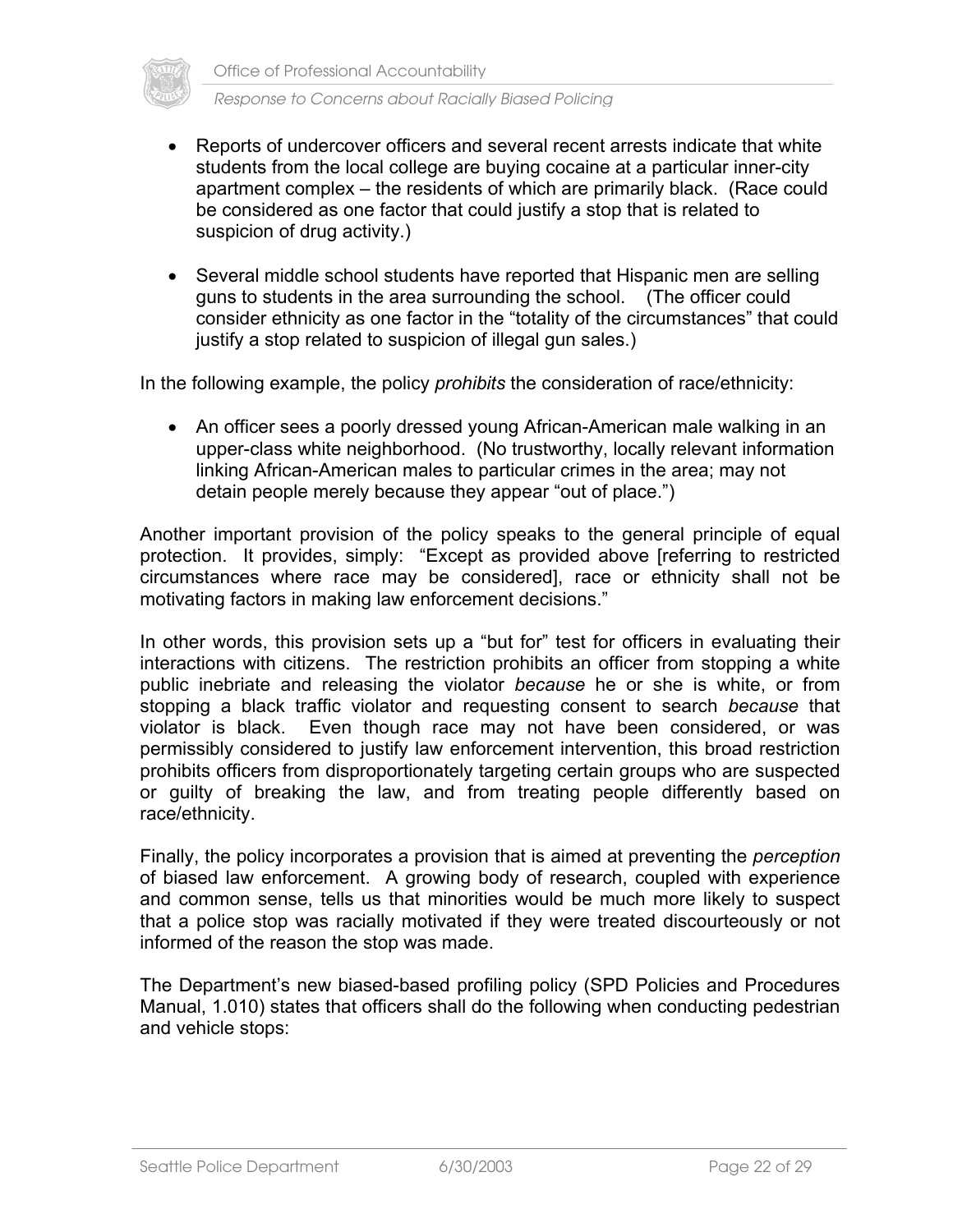

- Be courteous and professional.
- Introduce him- or herself to the citizen (providing name and agency affiliation), and state the reason for the stop as soon as practical, unless providing this information will compromise officer or public safety. In vehicle stops, the officer shall provide this information before asking the driver for his or her license and registration.
- Ensure that the detention is no longer than necessary to take appropriate action for the known or suspected offense, and that the citizen understands the purpose of reasonable delays.
- Answer any questions the citizen may have, including explaining options for traffic citation disposition, if relevant.
- Provide his or her name and badge number when requested, in writing or on a business card.
- Once the reasonable suspicion for the stop is dispelled or the stop was made in error, the officer will explain why the error was made, and apologize to the citizen if appropriate.

Again, this policy, which articulates the circumstances in which race/ethnicity can and cannot be used to make decisions, is a marked improvement over a policy that merely declares a statement against racially biased policing.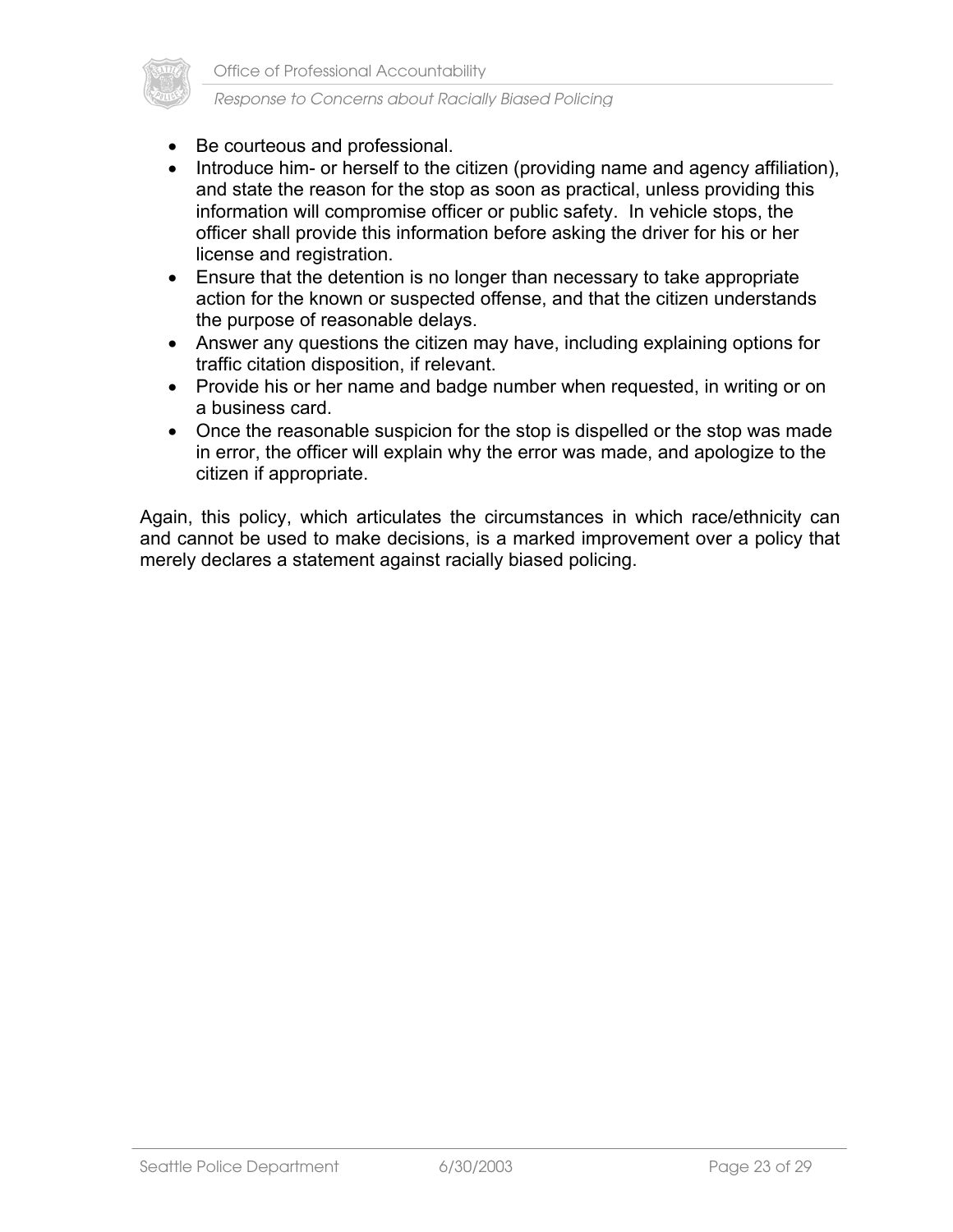

## OPA EVALUATION OF DEPARTMENT RESPONSE

The Departmental response outlined above is a great start. Particularly impressive and promising are (1) the commitment to ongoing  $-$  rather than limited duration  $$ data collection; (2) a training philosophy that integrates equitable and courteous treatment of citizens into all classes; and (3) innovative and far-reaching minority community outreach programs. Too, everyone can applaud the benefits to safety and accountability offered by video cameras in all patrol cars.

From the OPA's point of view, however, there is more work to be done to realize the solid, enduring benefits of a comprehensive response to the issue of biased policing.

Racial profiling and the perception thereof is not a problem the Seattle Police Department – or any department – can fix. Moreover, it is recognized that any program – particularly in data collection – will reflect a balancing of the need for information against considerations of time, resources, community priorities, officer safety, and convenience. There can be no perfect plan in the real world, and second-guessing or quibbling with components of the plan after the decision has been made would be counterproductive.

Thus, the suggestions outlined below are restricted to those that support or build upon the current framework. They are offered in the spirit of ensuring the success of the City's program for a response to the problem and perception of biased policing.

#### **Data Collection**

The arguments for and against any data collection are not reviewed here. Seattle has chosen to conduct ongoing data collection, a practice that appears a necessary component of sound management.

The OPA's primary concerns and recommendations regarding the data collection component are the (1) the Department's prioritization of the data collection plan; (2) inadequate foundation for the review of search data; and (3) the failure to articulate guidelines for the meaningful application of information obtained through data collection.

**Implementation of Data Collection Plan.** The City's strategy in response to racially biased policing was outlined in June 2002. There has been progress made in the successful completion of the pilot project in the Traffic Unit for the warning citations. However, there is as yet no firm timetable for making the database operational or for using the new consent search forms.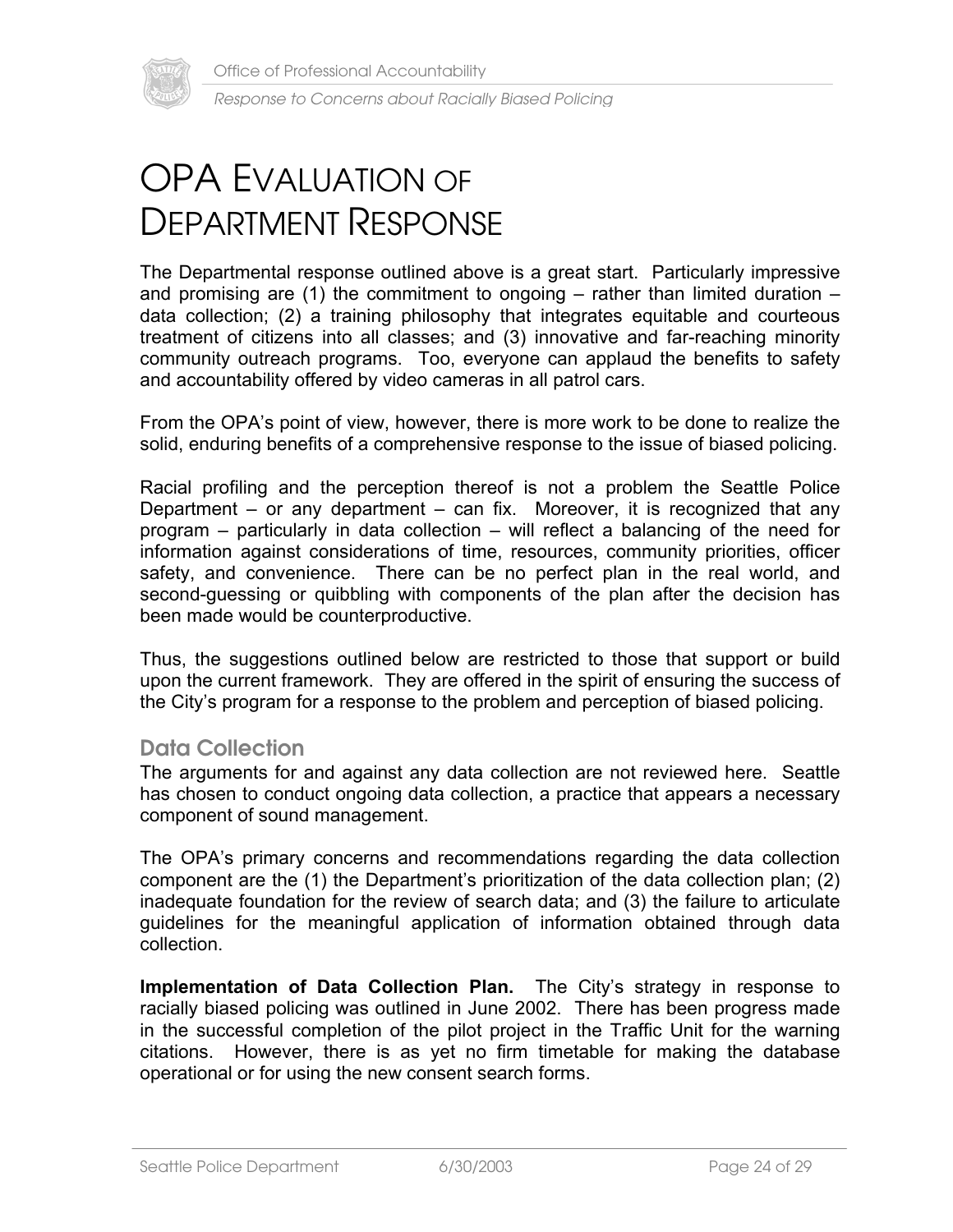

This length of time is not concerning in and of itself. The complexity of the project would require deliberative time and effort, even in the absence of the extraordinary competing demands for the Department's time and resources.

Of greater concern is the low visibility of the project within the Department and the community. There has been little information shared with employees about the plan since June 2002. Advertisements for the precinct quarterly forums were conspicuously lacking in any reference to concerns about racially biased policing.

Unlike many agencies, the Department is in the relatively advantageous position of having shaped its own data collection plan, rather than have one imposed by ordinance or consent decree. This advantage should be pressed by a timely and visible implementation. Strong and vocal leadership of the data collection project would enhance accountability to the public and the prospects for officer support of the plan.

**Collection of Search Data.** As discussed earlier, the plan for collection of search data is simply to modify existing consent search forms to include information about race, ethnicity, etc., so that they may be analyzed along with citation and arrest data.

The problem is that the requirement to document searches in a form is not currently enforced. OPA files and discussions with commanders and officers confirm that it is simply not practice to document such searches. Thus, it appears likely that the plan will produce very little data.

Moreover, the current plan does not call for the documentation of other discretionary searches, such as occupant or vehicle pat-downs during traffic stops.

SPD should consider revising and re-issuing its search policy to ensure compliance, and to document all searches other than searches incident to arrest. The plan should also incorporate accountability elements to ensure supervisors are enforcing compliance with the new policy.

**Guidelines for Application.** The question whether data collected should be linked to individual officers proved the most controversial issue of all in the Task Force's deliberation. The strong objection by officers to any linkage is certainly understandable. Benchmarks have been shown to be unreliable, and officers are concerned they will be stigmatized or disciplined based on misleading or invalid data. The law enforcement community is also reasonably concerned about inappropriate use of the data in civil or criminal cases.

However, having committed to collecting and reviewing data as part of its regular course of business, the Department owes it to its employees and to the public to address the issue head-on. First, the Department needs to state whether its plan has the capacity to identify *potentially* problematic officers. If not, the Department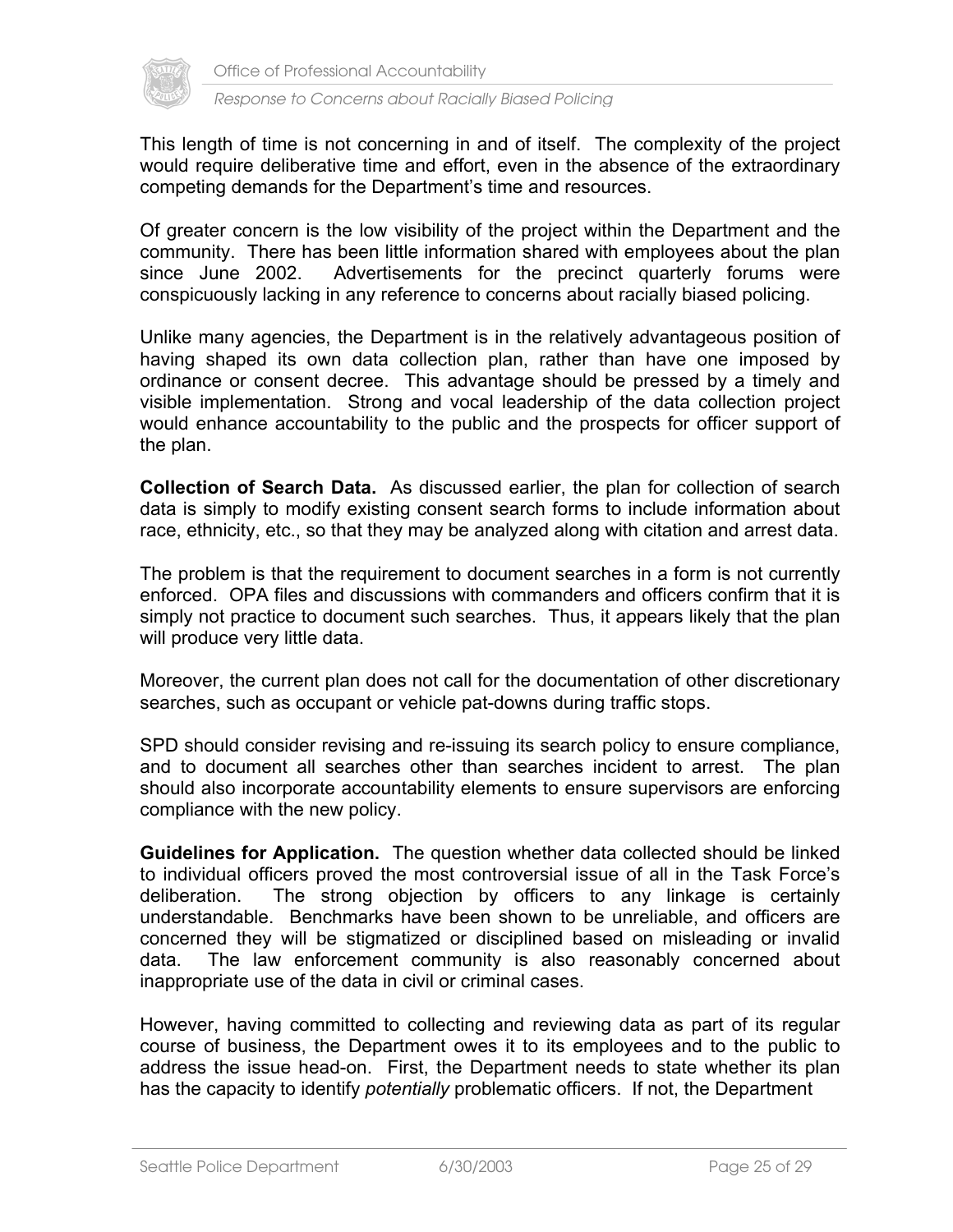

should explain what it is doing to respond to concerns about whether a few "bad apples" on the Department are racially profiling.

If the data collection does have the capacity to identify *potentially* problematic officers, the Department should take great care in articulating the circumstances under which data can be reviewed for this purpose, and in articulating how data should be used.

It must be understood that the data cannot prove *causation*, but only show *correlation*. There are likely to be legitimate explanations for any data indicating disproportionate stops, searches, or arrests of racial/ethnic minorities.

Challenges and controversy notwithstanding, the Department has a responsibility to review the data, determine whether there are indicators of statistically significant disproportion not explained by other factors, and take reasonable steps to address any apparent problems.

#### **Policy**

Again, the new biased-policing policy is significantly improved over the previous, somewhat vague directive.

However, after almost a year of experience with the policy, it is clear that additional revisions are necessary, mostly in the section mandating certain best practices in pedestrian and vehicle stops.

First, the section needs a clearer statement of the scope of its application. The policy states that it applies to officers "conducting pedestrian and vehicle stops." To officers, the term "pedestrian stops" has a specific meaning: stops of pedestrians for traffic infractions, i.e., jaywalking. To the public, however, "pedestrian stops" has a broader meaning, which may include social contacts and investigative stops on the street.

Second, the entire best-practices section should be changed to a stand-alone section outlining a standard or expectation of conduct. Obviously, the expectations – for courteous and professional conduct, introducing oneself and stating the reason for the stop, answering questions and identifying oneself, etc., – apply to all stops, not just to stops of racial and ethnic minorities.

In fact, several of the requirements outlined in the biased-policing policy overlap with other policy provisions. For example, separate sections of the SPD manual address the obligation to provide a name and badge number when requested, and to act courteously and with professionalism. If a complaint alleges a violation of these practices, it is unwieldy and perhaps stigmatizing to note an allegation of a violation of the biased-policing policy if the complainant expressed no concern about racial or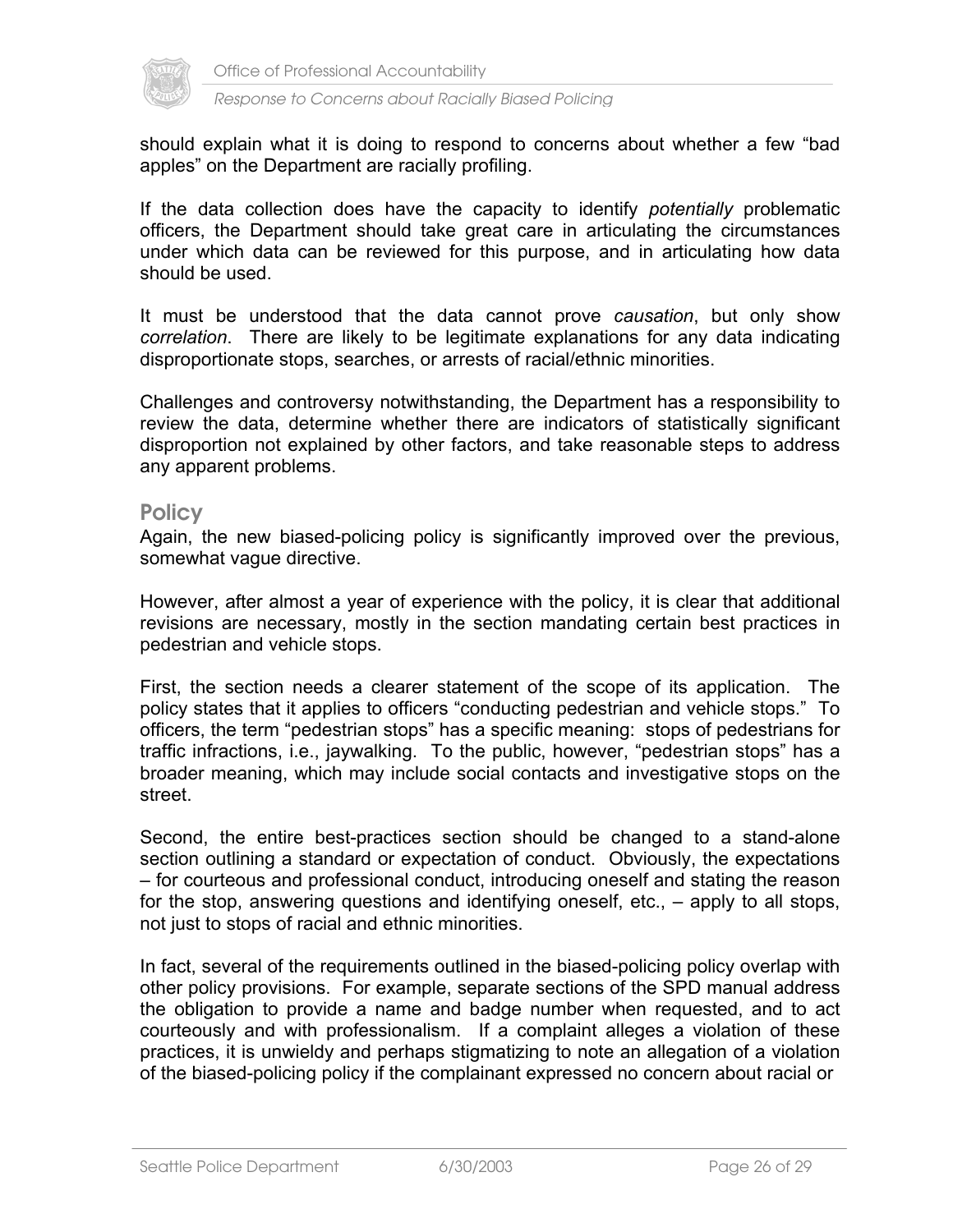

ethnic bias. The biased-policing policy could simply cross-reference the separate policies as part of the effort to combat perceptions of bias.

#### **Training**

The OPA has two suggestions to enhance the already strong Training program as part of the Department's response to biased policing:

• In January of 2002, the OPA recommended that SPD include in its in-house curriculum training on how officers and supervisors should respond to allegations of bias that they hear in the course of their duties. It appears that this topic is not yet specifically addressed.

Now, many officers and supervisors have no doubt adopted skillful, respectful strategies that defuse situations and provide the context citizens need to assess police action. Few of these interactions will result in complaints.

Review of complaints received, however, shows a broad range of responses – unhelpful at best, exacerbating at worst. Again, officers are understandably tired of hearing it. But, as concerns about bias and profiling are likely not going away anytime soon, it may make their job easier if they were given suggestions for how to respond.

• A final recommendation regarding training overlaps with concerns already outlined about the biased-policing policy in particular, and the low visibility of the Department's program in general.

Though the policy was issued last June, it was included as part of the City's overall response, and was not specifically highlighted to officers. To date, there has been no specific issuance of the policy and no communication from the Department about its importance. Many commanders and most officers are unfamiliar with the policy. Moreover, there has been no training on the policy provided to officers, or to supervisors charged by the policy with ensuring their personnel comply.

The Department should embark on an effort to publicize, emphasize, and provide training or guidance regarding the (hopefully revised) policy.

#### **Additional Efforts that Impact Biased Policing**

**Early Intervention System.** The Department is currently involved in union contract negotiations over the development and implementation of a progressive, comprehensive early intervention system. In the meanwhile, the OPA has made changes to its procedures to enhance the usefulness of the existing administrative review system. Those changes are outlined in the OPA's 2003 Annual Report.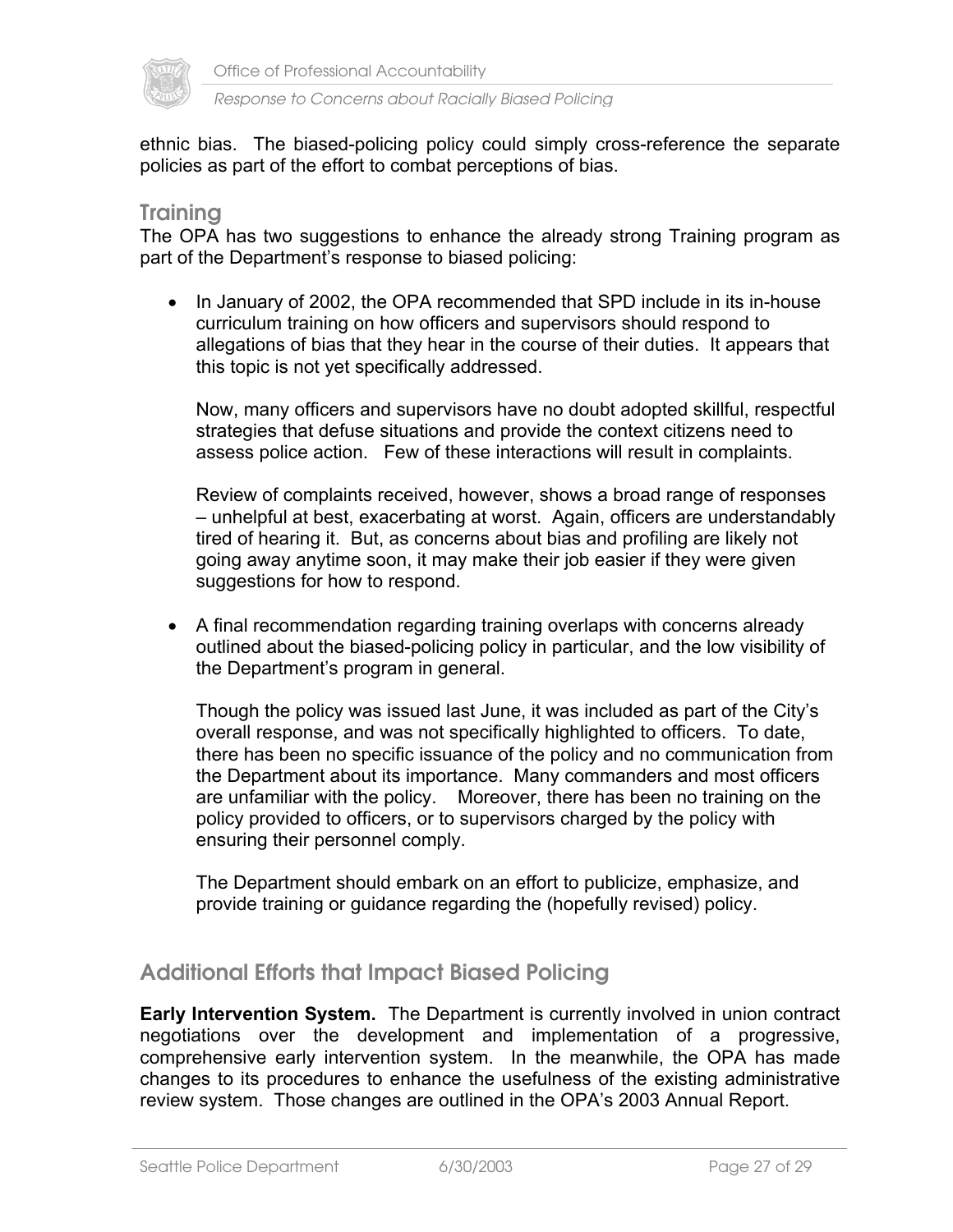

However, a stronger early intervention program could plug up existing holes in the administrative review system and impart a strong supervisor accountability measure.

Further, the Department needs to consider whether, as some agencies have, it will include in their early intervention criteria a review of activity by race as one indicator of a possible problem.

**Mediation.** The Department is also negotiating a mediation program as an alternative method of resolving citizen concerns and complaints. OPA has reviewed many complaints of biased policing that would have been perfect candidates for mediation. The delay in implementation has denied both officers and citizens the opportunity for a meaningful exchange of perspectives and perceptions outside of the constraints, limitations, and stigma of the formal discipline system.